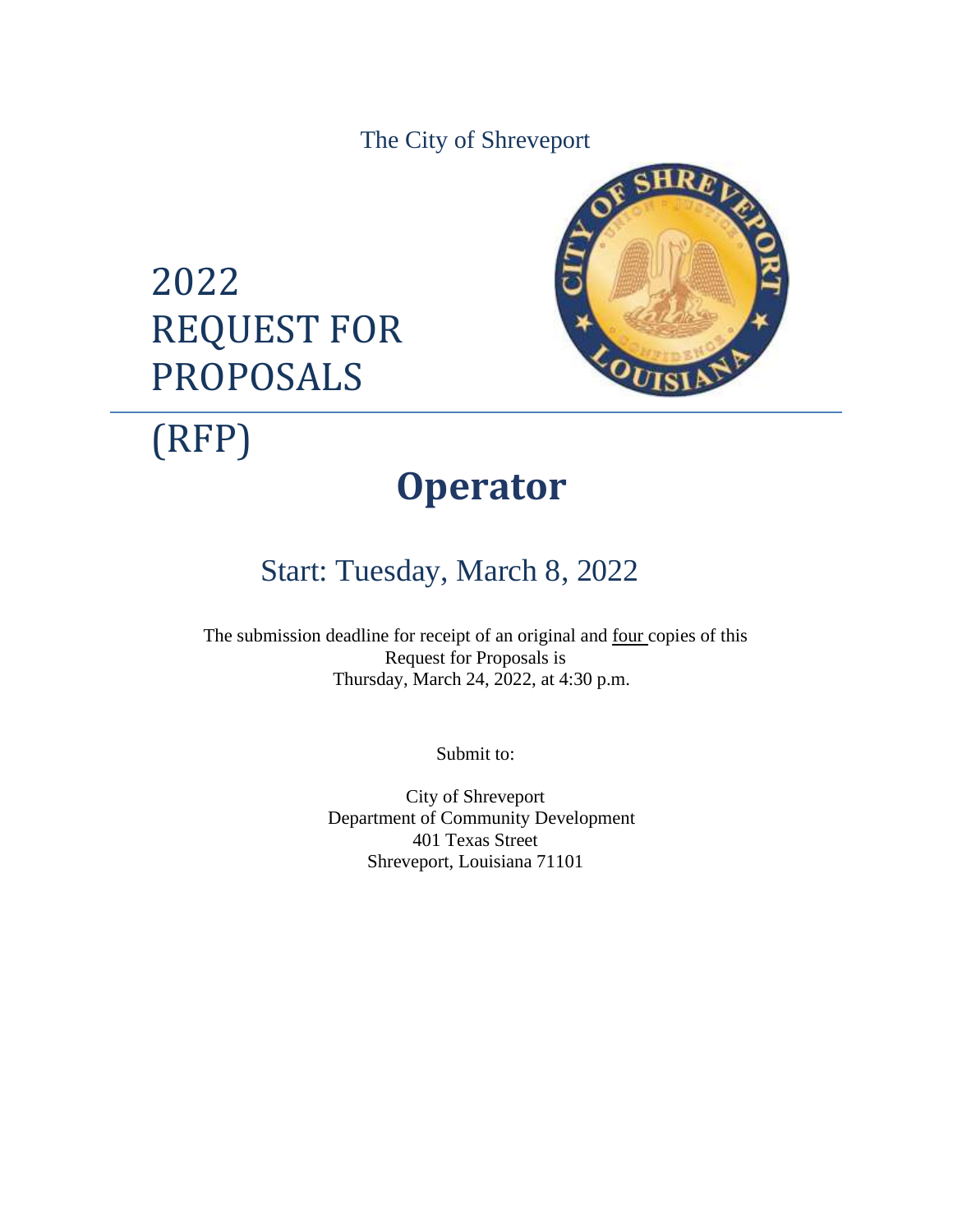2022 Request for Proposals (RFP) Operator Page **2** of **26**



## *CITY OF SHREVEPORT 2022 REQUEST FOR PROPOSALS (RFP) Operator*

## **TABLE OF CONTENTS**

## **Page(s)**

|       |                                                             | 3              |
|-------|-------------------------------------------------------------|----------------|
|       |                                                             | $\overline{4}$ |
|       |                                                             | 4              |
|       |                                                             | $\overline{4}$ |
|       |                                                             | 5              |
|       |                                                             | 6              |
| I.    |                                                             | $\overline{7}$ |
| II.   |                                                             | 7              |
| III.  |                                                             | 7              |
| IV.   |                                                             | 7              |
| V.    |                                                             | 7              |
| VI.   |                                                             | 8              |
| VII.  | Fair Share/Minority and Minority and Women-Owned Businesses | 8              |
| VIII. |                                                             | 8              |
| IX.   |                                                             | 8              |
|       |                                                             | 9              |
|       |                                                             | 9              |
|       |                                                             | 9              |
|       |                                                             | 8              |
|       |                                                             | 8              |
|       |                                                             | 9              |
|       |                                                             | 10             |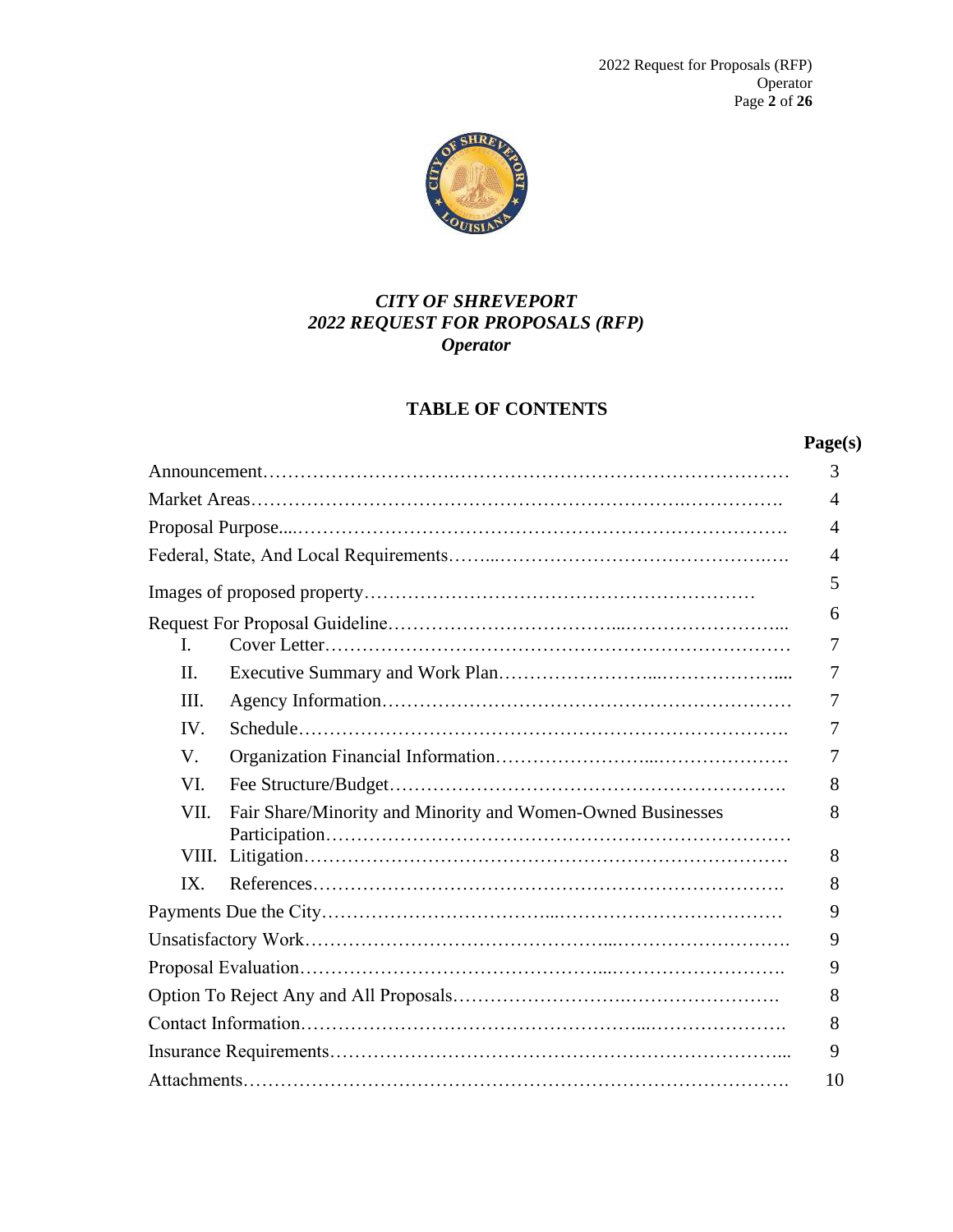

## **CITY OF SHREVEPORT 2022 REQUEST FOR PROPOSALS (RFP) Operator**

| <b>AGENCY:</b>       | City of Shreveport           |
|----------------------|------------------------------|
| <b>ACTION:</b>       | Operator for public facility |
| <b>DATE ISSUED:</b>  | Tuesday, March 8, 2022       |
| <b>RFP DEADLINE:</b> | Thursday, March 24, 2022     |

## **ANNOUNCEMENT**

The City of Shreveport, Louisiana is seeking Request for Proposals (RFP) from qualified individuals, firms, or teams with demonstrated experience in conducting operating an open-air public facility. The structure will be an open-air market area for people in the Allendale community. Non-profits and local small businesses will be able to use the area to distribute their goods. The agency needs be an independent party and must not reflect any real or apparent conflict of interest with the City of Shreveport.

This RFP can be obtained at the department of Community Development, 401 Texas Street, first floor, Shreveport, Louisiana, 71101, during regular business hours, beginning, Tuesday, March 8, 2022, from 8:30 A. M. to 4:30 P.M., Monday. through Friday. The RFP is also posted on the City's website at [www.shreveportla.gov.](http://www.shreveportla.gov/)

If interested in applying for these professional services, please respond no later than 5:00 p.m., Thursday, March 24, 2022. All responses shall be mailed to Bonnie Moore, Director, Department of Community Development, Post Office Box 31109, Shreveport, Louisiana, 71130 or hand delivered to 401 Texas Street, Shreveport, Louisiana, 71101, (318) 673-5900. Please mark "Proposal for Market Analysis" on the envelope. **(APPLICATIONS MAY NOT BE SENT BY FACSIMILE (FAX) or BY ELECTRONIC MAIL (E-MAIL).**

Minority and women-owned firms are encouraged to apply. It is the policy of the city to take affirmative action to ensure that minority and women owned business enterprises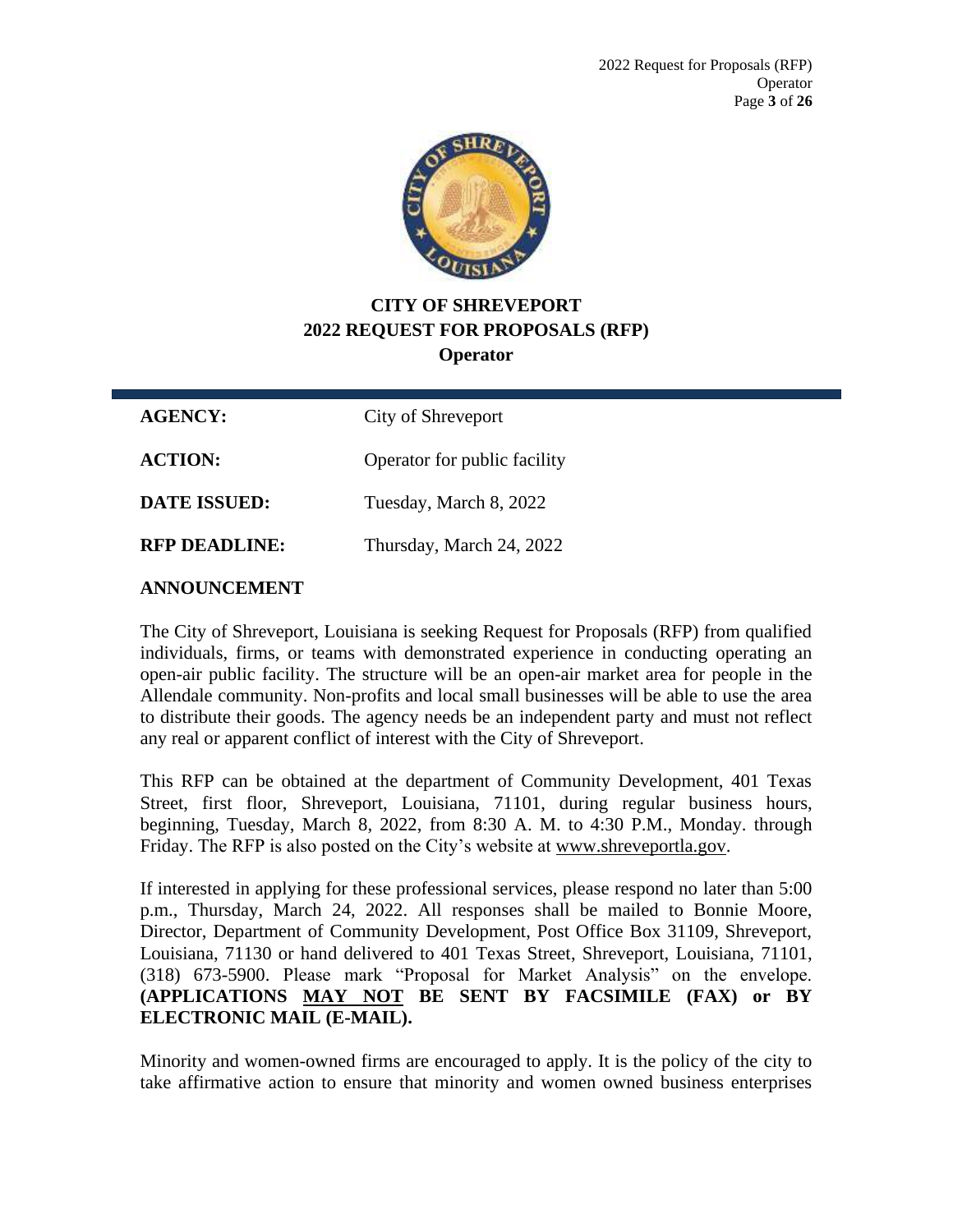(M/WBEs) are given the opportunity to demonstrate their ability to provide professional services and to ensure inclusion in the RFP to the maximum extent feasible.

## **MARKET AREAS**

Pop-up / Farmers market space will be built in the community of Allendale. This project will be built on already city owned land that is located on the Northwest corner of the 700 block of Pierre Ave and Poland St. The current lots are located on the Wyche and Stinson subdivision. There are currently no structures located on the property. There are only trees and grass on the property until completion of construction of the open-air pavilion.

## **PROPOSAL PURPOSE**

The city wishes to ensure that after the construction of the open-air pavilion there will be an assigned operator to ensure that the goals of the building benefit the neighborhood and the city. Currently the City of Shreveport has federal funding to create a Pop-up / Farmers market space for the community of Allendale. This project will be built on already city owned land that is located on the Northwest corner of the 700 block of Pierre Ave and Poland St.

## **Images of proposed property:**

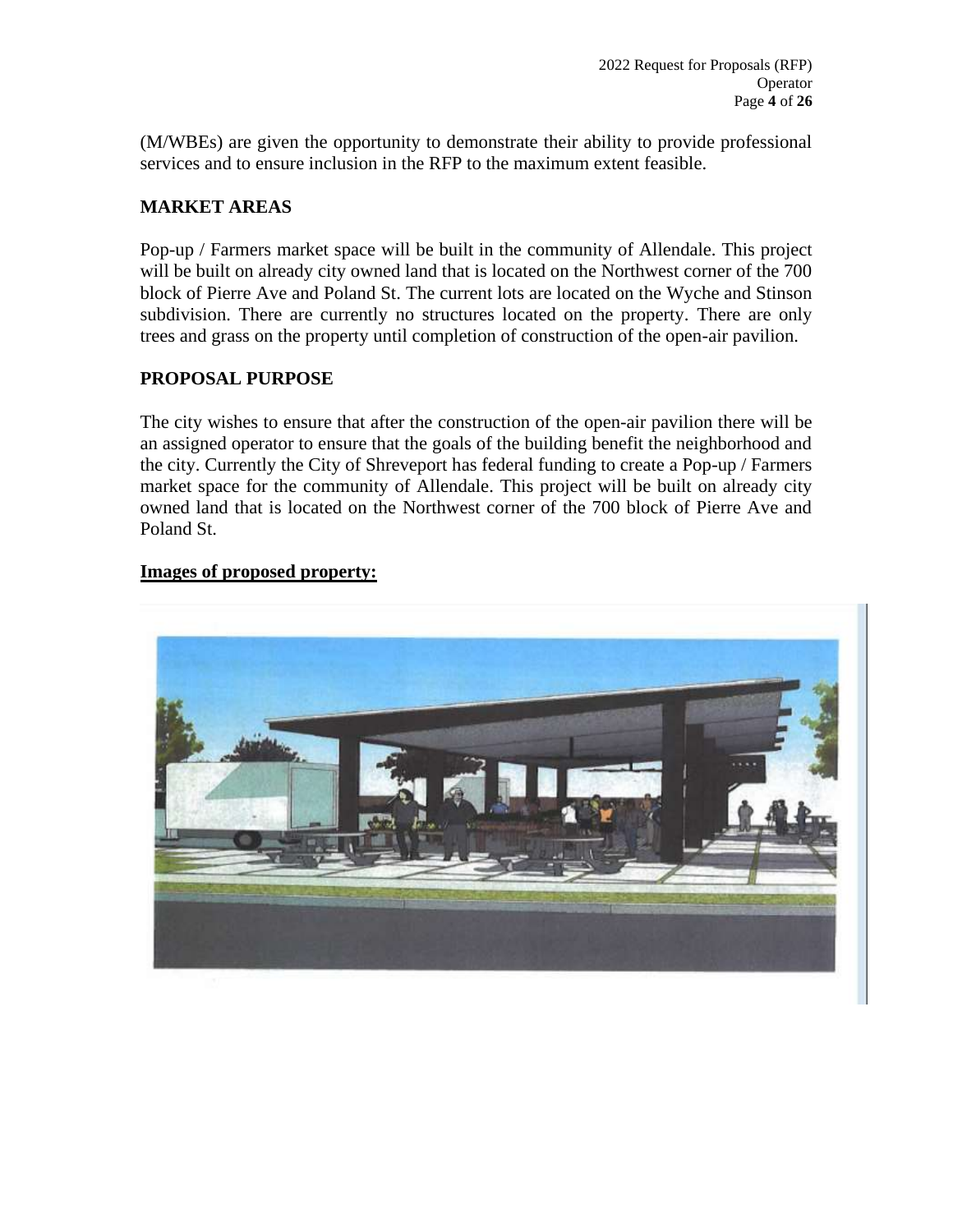2022 Request for Proposals (RFP) Operator Page **5** of **26**



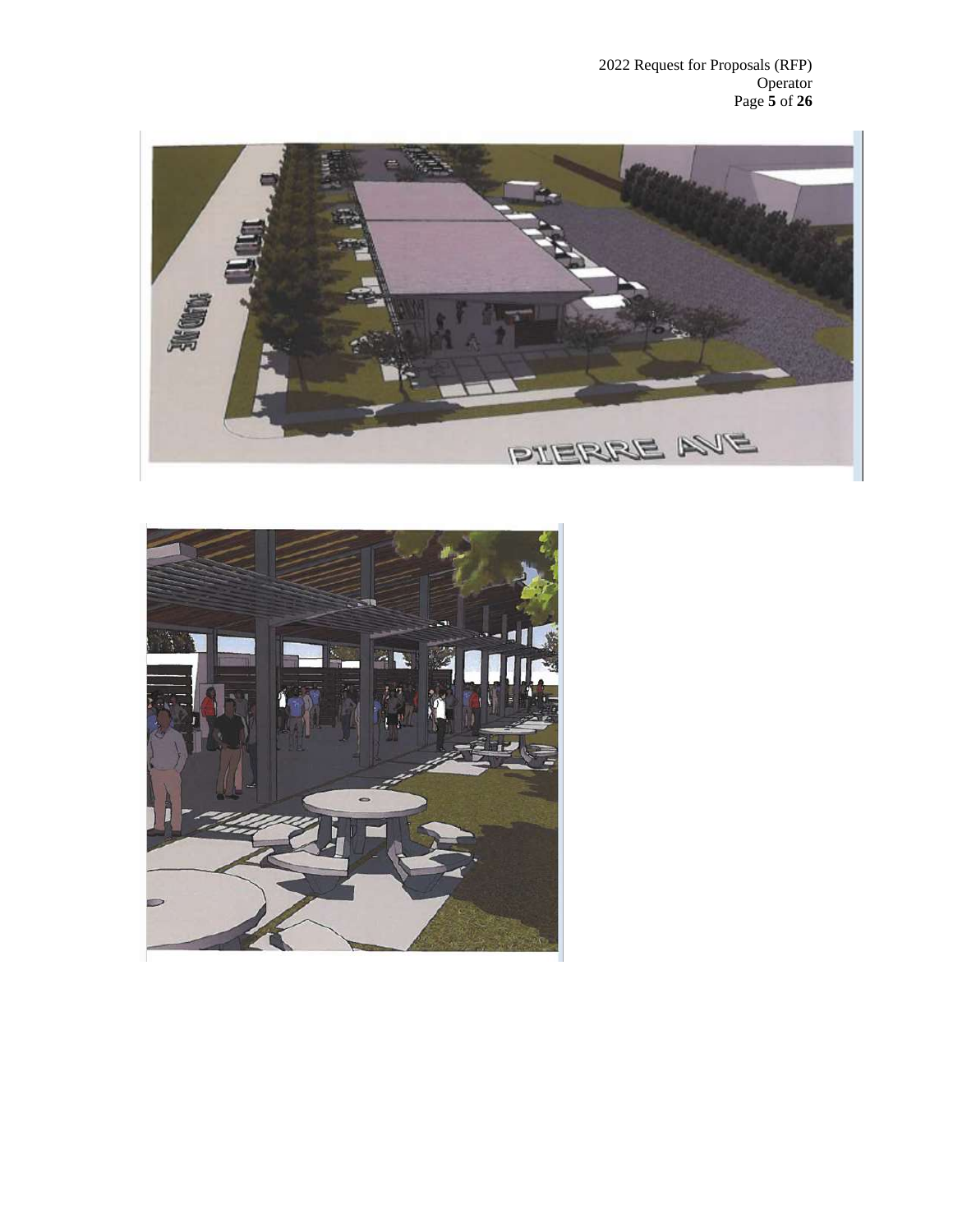## **SUMMARY OF DEVELOPMENT PLANS & PROPOSED USES:**

It will be a smaller scale farmer's market. The responsibility of the operator will be to make sure the following activities are scheduled and conducted on at the property.

- Various food trucks at scheduled times.
- Green Education Space area where non-profits that focus on urban gardening education can hold workshops.
- Use this area for distribution of items we need to get out in the community, i.e. PPE during this pandemic, vaccination and testing sites for mobile medical units.
- Area churches and non-profits will be able to use it as a distribute site.
- Operator will organize a calendar of events for usage of the facility
- Economic based events i.e., garage sales, craft fairs and bazars.
- Fight against "the food desert" designation that this neighborhood has because of lack of appropriate fresh food supply by conducting a mini farmers market distribution site for local produce farmers
- All upkeep functions of the property will be taken care of by the operator: landscaping maintenance, removal of trash, utilizes such as electricity and water.

## **FEDERAL, STATE, AND LOCAL REQUIREMENTS**

The Respondent will comply with all federal, state, and local regulations. Respondents must be willing to comply with local procurement requirements and regulations governing this RFP.

The Respondent promises that it has no interest which would conflict with the performance of services required by this RFP. The Respondent also promises that, in the performance of this RFP, no officer, agent, employee of the City of Shreveport or member of its governing bodies, may participate in any decision relating to this RFP which affects his/her personal interest or the interest of any corporation, partnership or association in which he/she is directly or indirectly interested or has any personal or pecuniary interest.

The Respondent will not discriminate against any employee or applicant for employment because of race, creed, color, sex, sexual orientation, national origin, physical handicap, age, height, weight, marital status, veteran status, religion, and political belief (except as it relates to a bona fide occupational qualification reasonably necessary to the normal operation of the business). The Respondent will take affirmative action to eliminate discrimination based on sex, race, or a handicap in the hiring of applicants and the treatment of employees. Affirmative action will include, but not be limited to employment; upgrading; demotion or transfer; recruitment advertisement; layoff or termination; rates of pay or other for means of compensation; and selection for training, including apprenticeship.

The Respondent agrees to post notices containing this policy against discrimination in conspicuous places available to applicants for employment and employees. All solicitations or advertisements for employees, placed by or on the behalf of the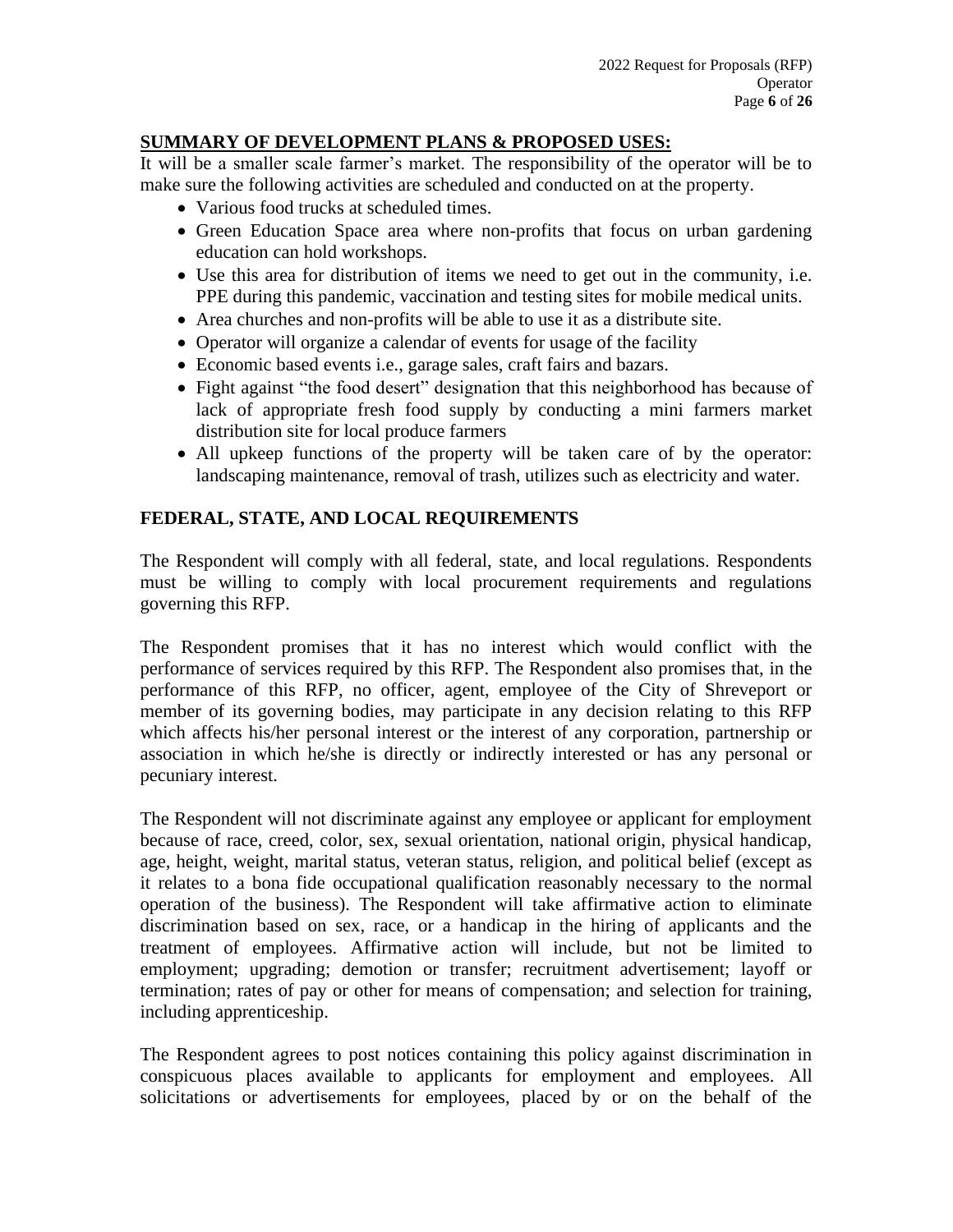Consultant, will state that all qualified applicants will receive consideration for employment without regard to race, creed, color, sex, sexual orientation, national origin, physical handicap, age, height, weight, marital status, veteran status, religion, and political belief.

## **PROJECT AWARD & COMPLETION**

The project must begin within ten (30) days after the agreement has been signed. If activities cannot be done in accordance with the approved project timeline, the proposal will be awarded to the next responsive proposal. The project scope of work must be completed within ninety (90) days of the end dates of the agreement.

## **REQUEST FOR PROPOSAL GUIDELINE**

This respondent must adhere to all requirements set forth in the RFP. Proposals are limited to no more than fifteen (15) pages, including the cover page. The font size shall be twelve (12) points/Times New Roman. Please provide an original and four (4) copies of the proposal.

The responses submitted to this request will be assessed on the following:

- I. Cover letter
	- a. The respondent shall provide a cover letter providing a brief overview of its organization's application and an introduction of the organization. This letter must be signed by an individual authorized to commit the respondent's personnel and financial resources to the project's work tasks and to execute legal documents for the organization.
- II. Executive summary and a work plan
	- a. Identify all work tasks, project understanding and approach.
	- b. Provide a detailed breakdown of scope of services.
	- c. Describe the public participation plan.
- III. Agency Information
	- a. Name, Address, Telephone Number, Facsimile Number, Contact Person.
	- b. Type of Organization.
	- c. Narrative of Qualifications of the responsible organization, key personnel and consulting and sub consulting team.
	- d. Resources (staff, equipment, materials to be committed to this project).
- IV. Schedule
	- a. Comprehensive project schedule and timeline from start to finish, including internal and external meetings, and public participation plan.
- V. Organization financial information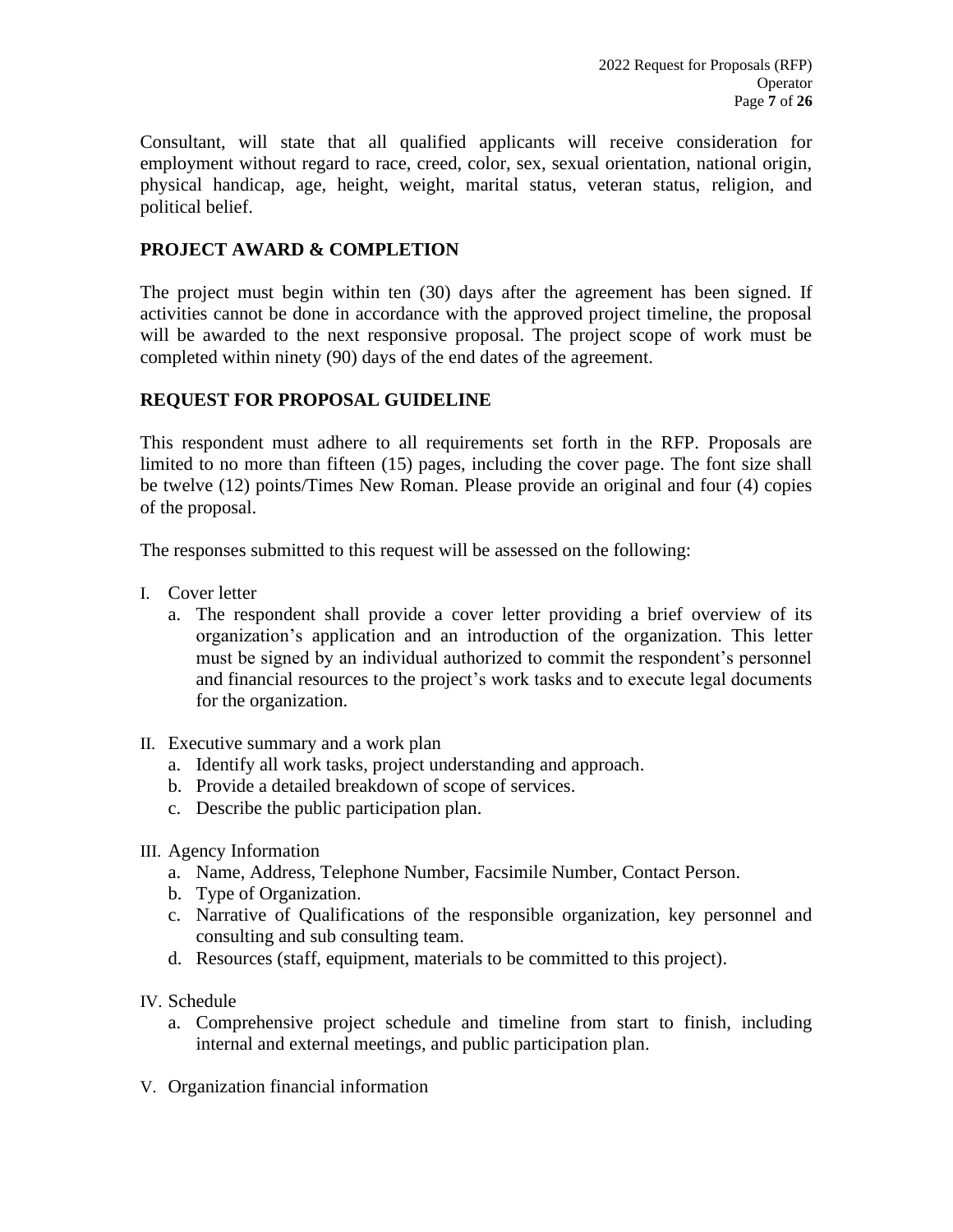- a. Furnish a current financial statement, annual report, or other evidence of financial stability.
- VI. Fee Structure/Budget
	- a. Provide proposed fee structure for each market analysis area and budget with specific costs listed for each identified work element.
- VII. Fair Share/Minority and Minority and Women-owned Businesses Participation
	- a. All respondents are required to submit proof showing that good faith efforts have been made to contract with FSC or MBE subcontractors. All efforts must be documented.
	- b. The Fair Share Program full text and forms that will be needed are included. Information on the program can be found on the city's web site at [www.shreveportla.gov.](http://www.shreveportla.gov/)
	- c. A list of FSC contractors specializing in the divisions of work identified for subcontracting on this project can be found at the following website: [http://www.shreveportla.gov/2613/Directory.](http://www.shreveportla.gov/2613/Directory)
	- d. The M/WBE program is a program that promotes business opportunities on CITY contracts for minorities and women. The city has established Minority and Women-owned Business Enterprise (MWBE) goals for use when procuring goods or services. These goals reflect the city's objective to obtain a "fair share" of its needs from small, minority and women-owned businesses to the greatest extent feasible. The designation of MWBE is obtained through the submission of a Vendors Application that can be obtained through the Purchasing Office. Vendor Applications may be downloaded at: [http://www.shreveportla.gov/780/Section-](http://www.shreveportla.gov/780/Section-800)[800.](http://www.shreveportla.gov/780/Section-800)
	- e. Please call the Fair share office at (318) 673-5009 if you have any questions.
- VIII. Litigation
	- a. State whether your firm has been involved in any litigation and/or has been disqualified by any agency, including but not limited to the City of Shreveport, within the past five (5) years, because of your performance.
- IX. References
	- a. A list of governmental agencies for which the respondent has bid under RFP.
	- b. Similar projects reference list.

## **PAYMENTS DUE THE CITY**

On every contract to which the City is a party and for which written specifications are prepared, the specification shall include the requirement that before the contract is awarded the contractor shall pay all taxes, licenses, fees, and other charges which are outstanding and due to the City.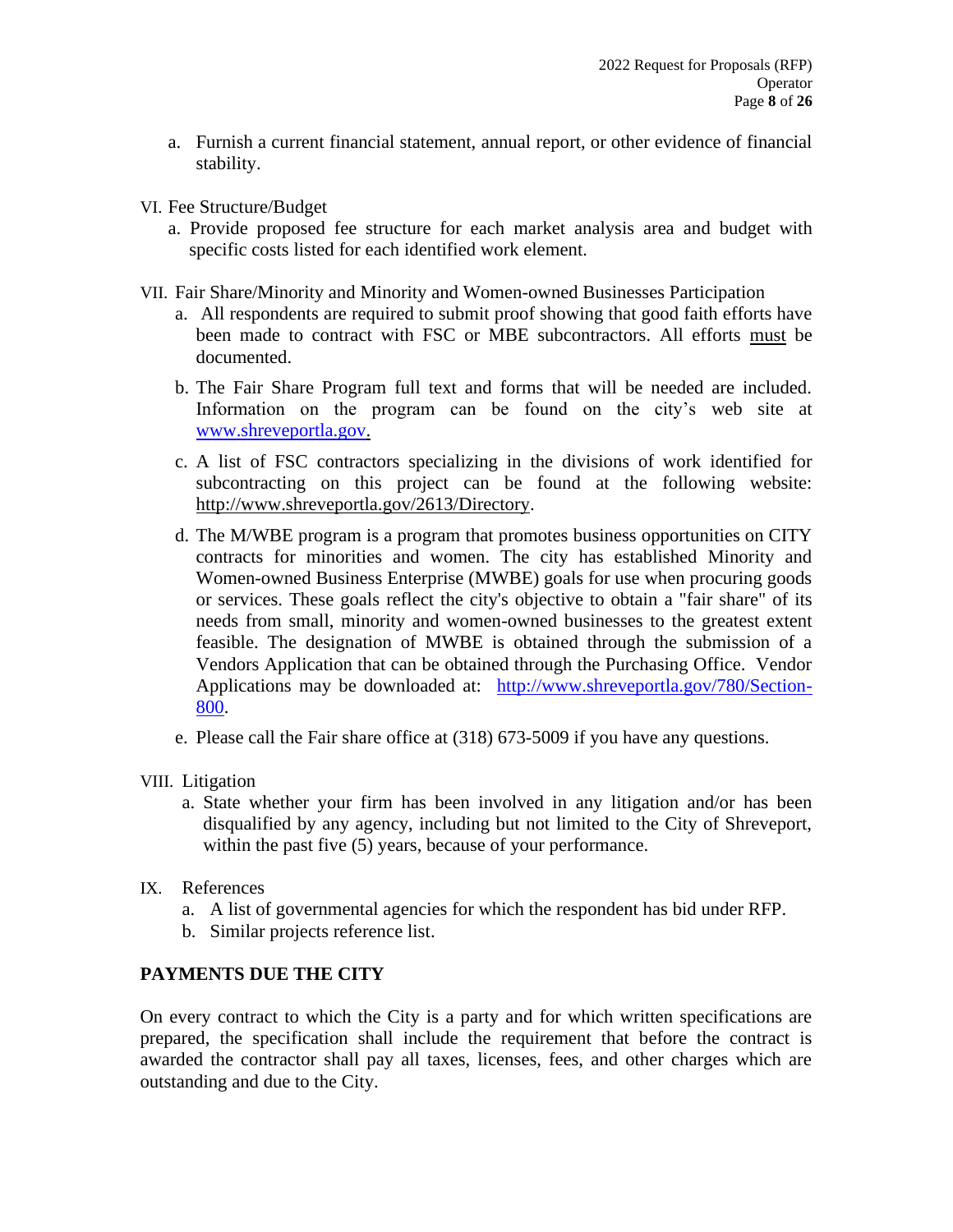No contract to which the city is a party shall be awarded to any person who:

- a. Has not paid all taxes, licenses, fees, and other charges which are outstanding and due the city, or
- b. Owns any property which is adjudicated to the city, or which has demolition liens, grass cutting liens, or any other property standards liens on it, or
- **c.** Owns more than 25% of a legal entity that owns any property which is adjudicated to the city, or which has demolition liens, grass cutting liens, or any other property standards liens on it.

## **UNSATISFACTORY WORK**

The City shall not be obligated to pay for unsatisfactory work.

## **PROPOSAL EVALUATION**

All responses will be reviewed to determine if they meet the proposal requirements. If the Respondent does not comply with the requirements, they will be deemed "nonresponsive".

A selection committee will review all submissions. All responses will be evaluated on the basis of the information requested. Responses will be scored and ranked with the highest rating being awarded a contract. In the event of a tie, the most qualified respondent whose RRP is deemed most advantageous to the City of Shreveport with all factors considered will be awarded a contract. The selection of finalists may require verbal presentations.

Listed below are the rating criteria:

| <b>EVALUATION CRITERIA</b>                                            |    |
|-----------------------------------------------------------------------|----|
| Thoroughness and Comprehensiveness of Work Plan and Approach          | 20 |
| Overall Respondent Experience to Include: Past Performance on Similar | 25 |
| Projects, Staff Experience, and Team Qualifications                   |    |
| Fee Structure and Budget                                              | 15 |
| Fair Share and Women-Owned Business Participation                     | 15 |
| Schedule and Availability                                             | 10 |
| Organization's financial strength                                     | 15 |
| Bonus: Local presence                                                 | 10 |
|                                                                       |    |

## **OPTION TO REJECT ANY AND ALL PROPOSALS**

The City reserves the right to reject any or all proposals, to waive or not waive informalities or irregularities in proposals or procedures, and to accept or further negotiate cost, terms, or conditions of any proposal determined by the City to be in the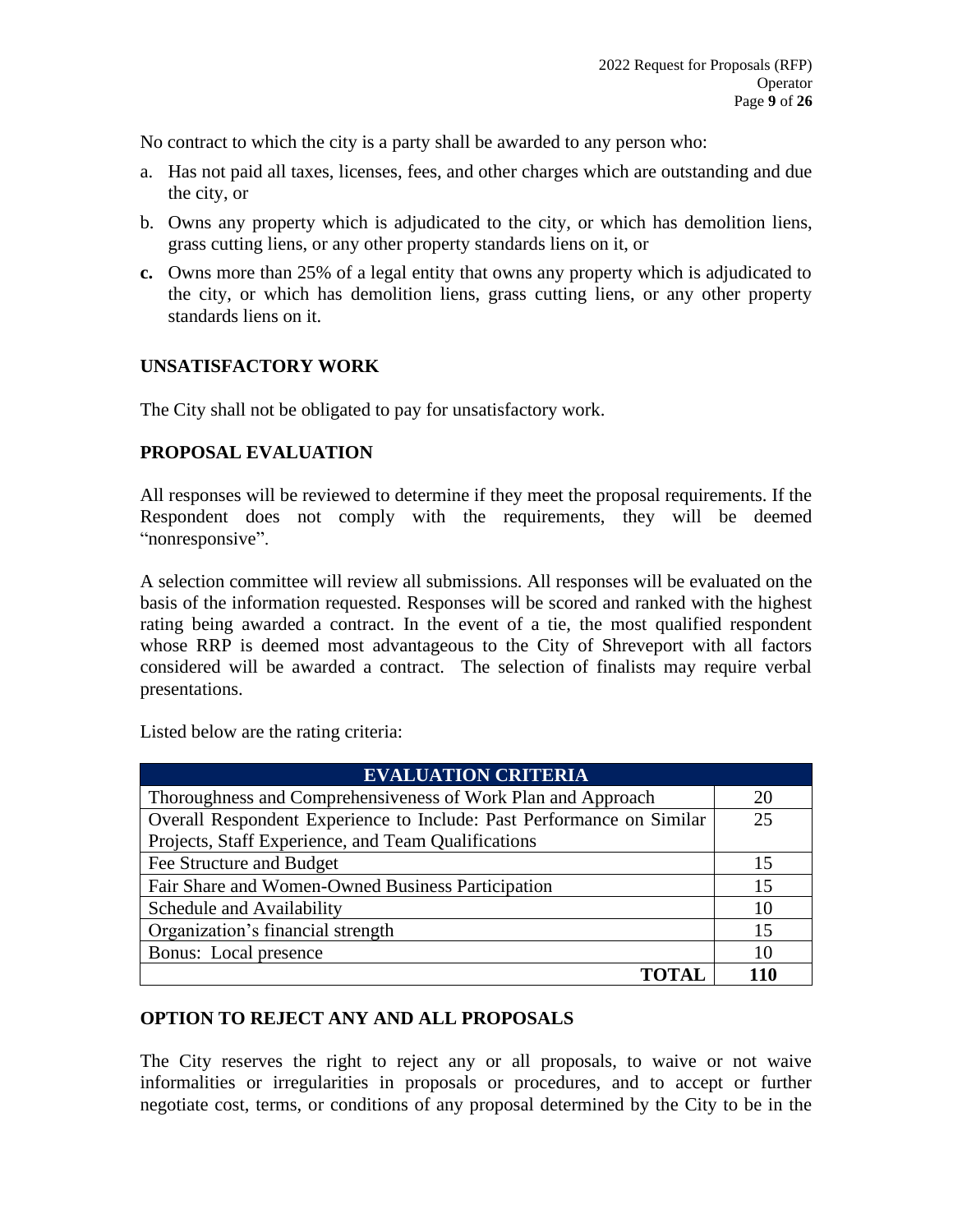best interests of the City even though not the lowest proposal. The City reserves the right to reject incomplete proposals. At its sole discretion, the City reserves the right extend the deadline time for submission.

## **CONTACT INFORMATION**

Questions pertaining to the contents of this RFP should be directed to:

Bonnie Moore, Director Department of Community Development Phone: (318) 673-5901 E-mail: [bonnie.moore@shreveportla.gov](mailto:bonnie.moore@shreveportla.gov)

The City of Shreveport is an Equal Employment Opportunity Commission (EEOC) employer. Minorities, women, other socially disadvantaged groups, and agencies are encouraged to apply.

## **INSURANCE REQUIREMENTS**

Applicants must provide proof of insurance available upon notification of funding. Coverage must be in full force and effect at all times. Such insurance at a minimum must include the following coverage and limits of liability:

A. Commercial General Liability

Combined Single Limit \$1,000,000 Per Occurrence \$1,000,000

- B. Commercial Auto Liability Insurance \$ 500,000
- C. Worker's Compensation Insurance \$1,000,000
- D. Fidelity Bonding (25% of Contract Amount)

Subrogation Clause, the Subrecipient and all its insurers shall, waive all right of recovery or subrogation against the City, its officers, agents or employees and its insurance companies.

Proof that such insurance coverage exists shall be furnished to the City by means of Certificate of Insurance before any award of funding is disbursed and services are commenced. **The said Certificate shall name the City as an additional insured.**

Note: These insurance limits are subject to change.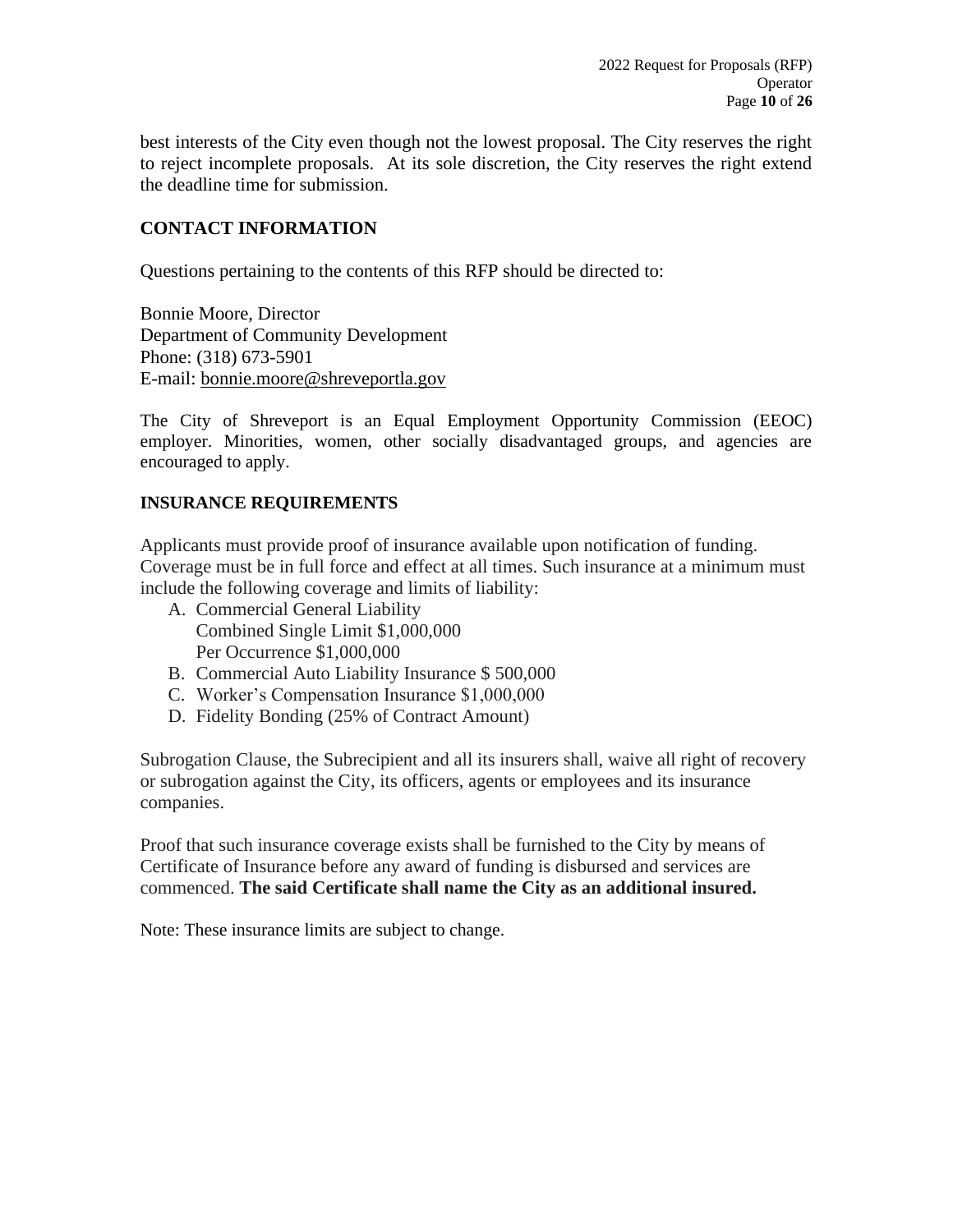## **ATTACHMENTS**

Vendor's Application Checklist

Vendor's Application

Affidavit

W-9 Form

Authorizing Resolution

Certificate of Insurance

Felony Conviction Statement

Compliance Agreement -FSC Form 1

Project Contact Sheet -FSC Form 3

Letter of Intent to Perform as a Prime Contractor and Utilize a subcontractor/subconsultant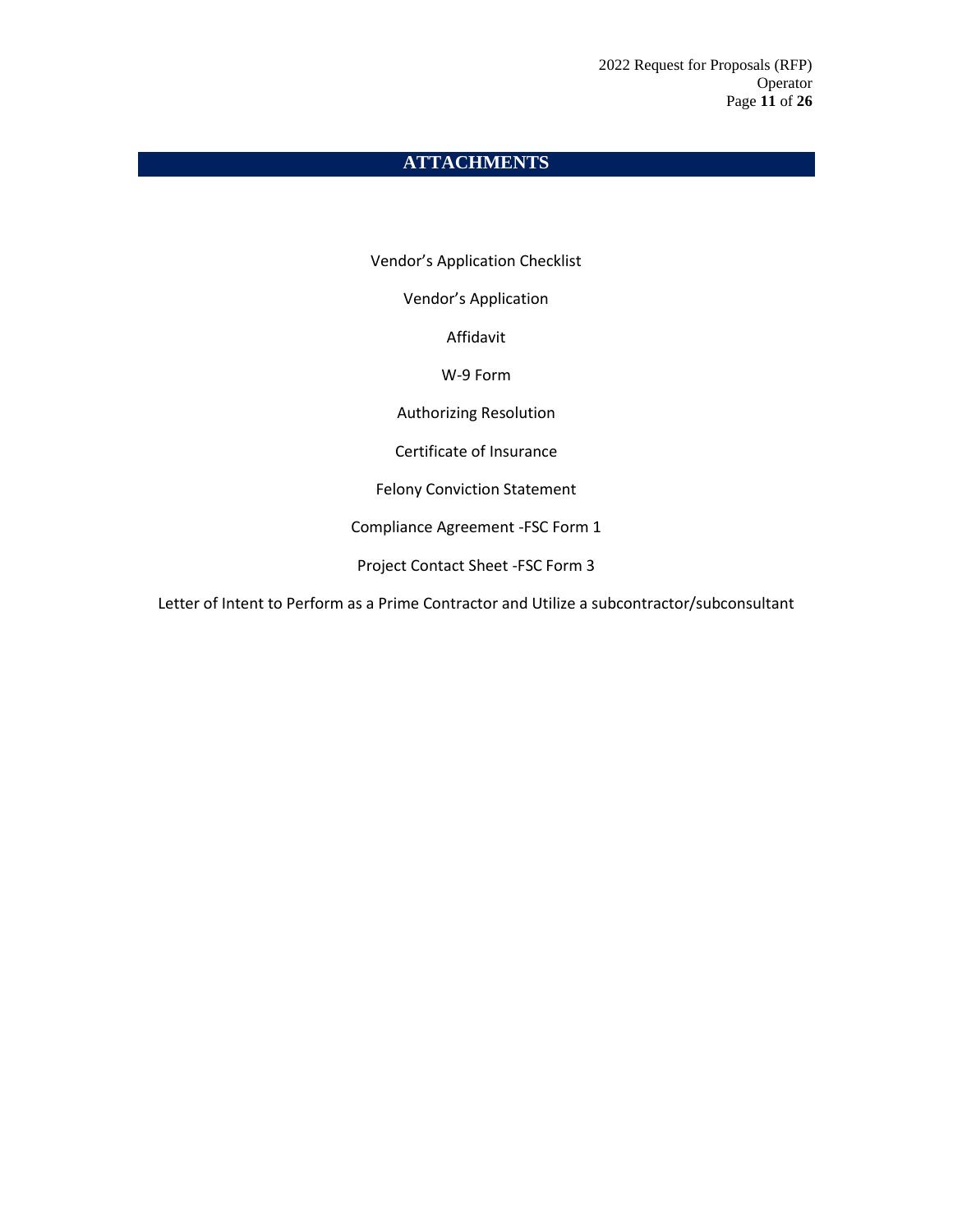## **Vendor's Application Checklist**

Please ensure that all of the following are included with your application. Incomplete Vendor's Applications cannot be processed.

#### **All Vendors**

- o Vendor Application (pages 5-6)
- W-9 download the most recent revision here https://www.irs.gov/forms-pubs/about-form-w-9  $\circ$
- o Affidavit (page 7), original notarized copy must be mailed to the address on the document.
- o Proof of certification for any of the following must be provided if selected.
	- o Small Business (SBE)
	- o Large Business (LBE)
	- o Fair Share Certified (FSC)
	- o Disadvantaged Business (DBE)\*
	- Architect or Engineer (AEC)  $\circ$
	- o Women Owned Business (WBE)

#### Vendors located in Shreveport, LA

- o Occupational/Business License
- **Certificate of Occupancy**

#### Vendors Located in Caddo Parish, but outside of Shreveport, LA city limits

o Certificate of occupancy

Information regarding obtaining or renewing an Occupational License or Certificate of Occupancy can be found here https://www.shreveportla.gov/1607/Guidelines-for-Opening-a-Business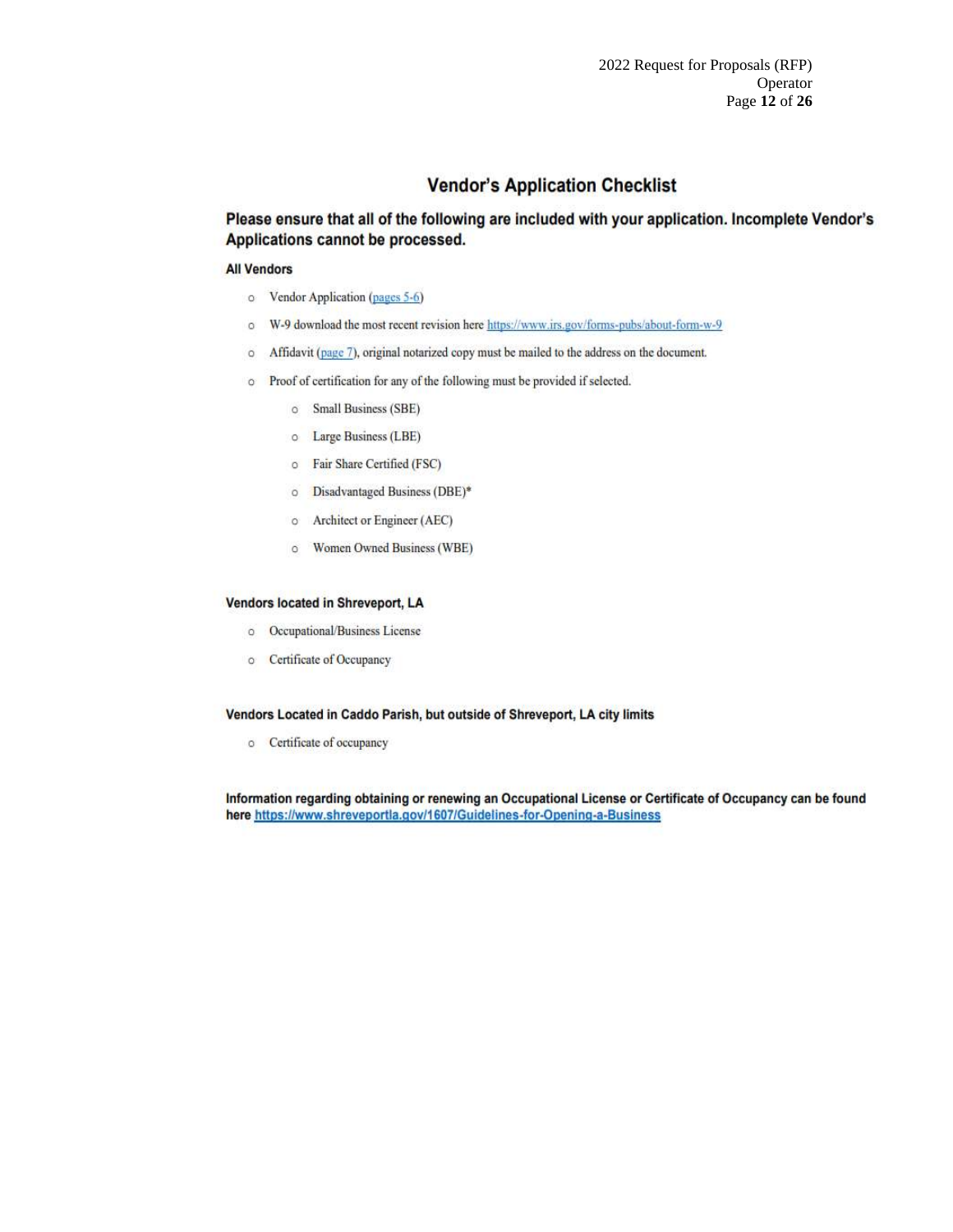

### **Vendor's Application**

Please email, mail, or fax completed application to:<br>City of Shreveport, Purchasing Division<br>505 Travis St, Suite 610 | Shreveport, LA 71101 Phone: (318) 673-5450 | Fax: (318) 673-5408 | Email: purchasing@shreveportla.gov www.shreveportla.gov

> **Elinitial Application** Revision

|                   | Vendor/Contractor Business Name:                        |                                                                                                                                            |    |                                                | Federal Tax ID or S. S. Number:         |                     | Date of Application:                                                                                                                                                                                                                                                                          |
|-------------------|---------------------------------------------------------|--------------------------------------------------------------------------------------------------------------------------------------------|----|------------------------------------------------|-----------------------------------------|---------------------|-----------------------------------------------------------------------------------------------------------------------------------------------------------------------------------------------------------------------------------------------------------------------------------------------|
| Web Site Address: |                                                         |                                                                                                                                            |    |                                                |                                         |                     |                                                                                                                                                                                                                                                                                               |
|                   |                                                         | Sales (Order) Address:                                                                                                                     |    |                                                |                                         | Remittance Address: |                                                                                                                                                                                                                                                                                               |
| Street Address    |                                                         |                                                                                                                                            |    | Sheet Address                                  |                                         |                     |                                                                                                                                                                                                                                                                                               |
| City              |                                                         | State                                                                                                                                      | χh | City                                           |                                         |                     | Skete<br>力甲                                                                                                                                                                                                                                                                                   |
| Phone             |                                                         | Fax                                                                                                                                        |    | Phone                                          |                                         | Fair                |                                                                                                                                                                                                                                                                                               |
| Email             |                                                         |                                                                                                                                            |    | Email:                                         |                                         |                     |                                                                                                                                                                                                                                                                                               |
|                   |                                                         |                                                                                                                                            |    |                                                |                                         |                     |                                                                                                                                                                                                                                                                                               |
|                   | Type of Organization:                                   | Partnership Sole Proprietorship                                                                                                            |    | Corporation DCB Ownership                      |                                         | %                   | Minority Ownership<br>$\frac{1}{2}$                                                                                                                                                                                                                                                           |
|                   | Type of Business or service:<br>(Select all that apply) | Architect/Engineer<br>Retailer                                                                                                             |    | Manufacturer/Producer<br>Bervice Establishment | <b>Distributor</b><br><b>Mholesaler</b> |                     | MFGR'S Agent<br>Construction                                                                                                                                                                                                                                                                  |
|                   | for Insurance Requirements.                             | Please list all commodity codes that apply. Use the back if more space is needed. When working on City property see Section 600 on the web |    |                                                |                                         |                     | It is imperative that the commodity codes are listed on your application. These codes can be accessed on the web at www.shreveportia.gov/2626.<br>Click on the three digit code and the five digit codes will be shown. All of the 900 range commodity codes are for services & construction. |
|                   |                                                         |                                                                                                                                            |    |                                                |                                         |                     |                                                                                                                                                                                                                                                                                               |
|                   |                                                         |                                                                                                                                            |    |                                                |                                         |                     |                                                                                                                                                                                                                                                                                               |
|                   | 10                                                      | Ħ                                                                                                                                          | 12 | tà                                             | 14                                      | 15                  | 16                                                                                                                                                                                                                                                                                            |
| ŸŹ                | 18                                                      | 10                                                                                                                                         | 20 | 21                                             | 22                                      | 23.                 | $\mathbb{R}$                                                                                                                                                                                                                                                                                  |
| 25                | 56                                                      | 27                                                                                                                                         | 24 | 29                                             | 30                                      | 2t                  | 32                                                                                                                                                                                                                                                                                            |
|                   |                                                         | Please check all of the classifications below that apply. Please provide proof of certification with your application.                     |    |                                                |                                         |                     |                                                                                                                                                                                                                                                                                               |

**Initial Below** 

I understand that I will need to watch for the City's ads in the legal section of The Shreveport Times and/or on Bidsync/Periscope web site so that I will know when to contact the City for a copy of an Invitation for Bid (IFB), a Request for Proposal (RFP), or a Request for Statement of Qualification (RFS).

I certify that the information supplied herein (including attached pages) is correct and that neither the applicant nor any person (or concern) in any connection with the applicant as a principal officer, so far as is known, is in arrears on money owed to the City, is now debarred or otherwise declared ineligible by any public agency from bidding for furnishing materials, supplies or services to any agency thereof.

Signalure of Person Authorized to Sign

Name and Title of Person Authorized to Sign for the Firm

Telred as then who aw wouldy deadvariaged by Small Business Administration that Adapted Read American, Nation American, Author American, Australian Pacific American and Subcontiners Assn. Place actual persons, of the Ameri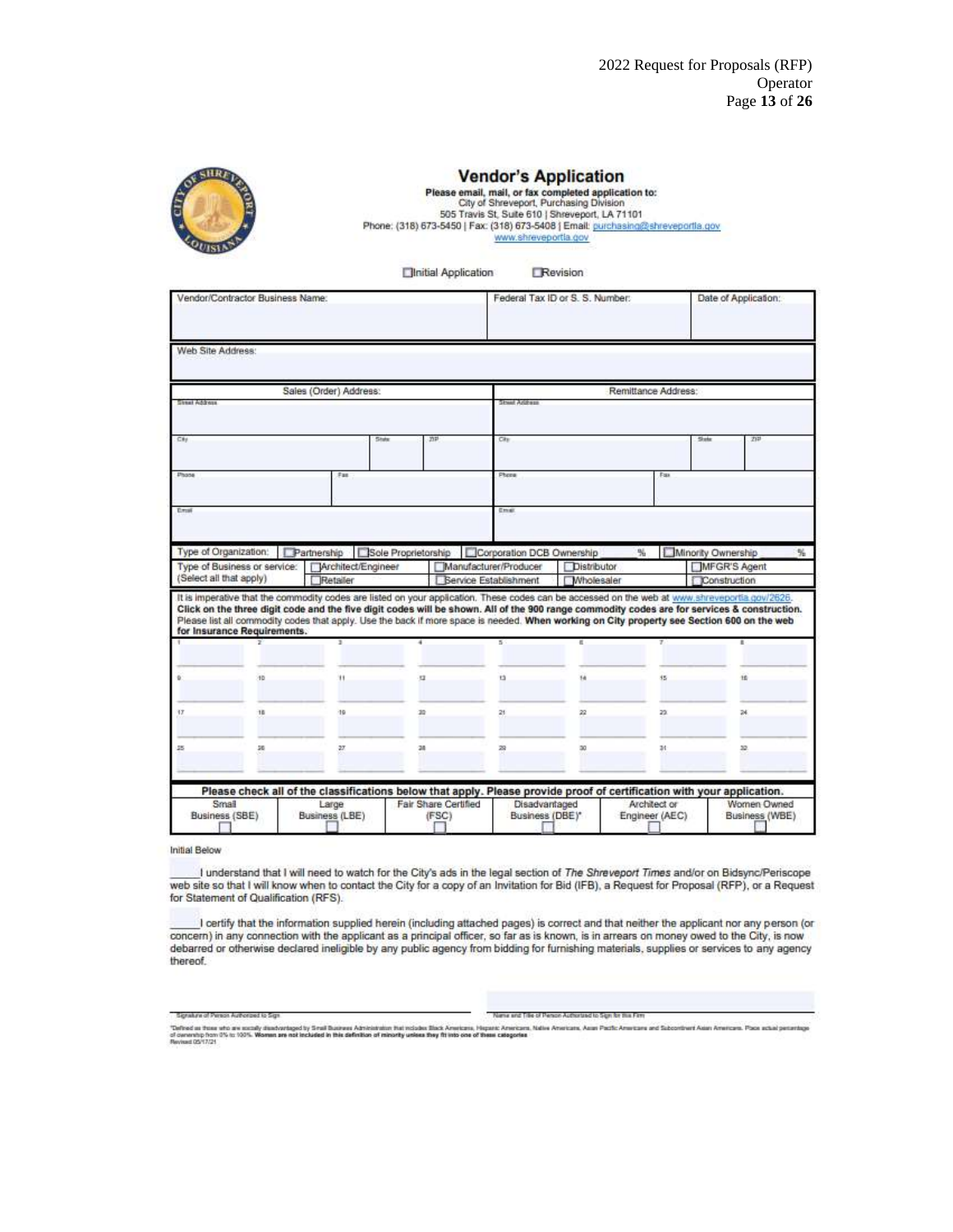| Person authorized to sign bids and contracts in your name<br>(If an agent, so specify): |       |       |     | Person authorized to sign bids and contracts in your name<br>(If an agent, so specify): |       |       |     |
|-----------------------------------------------------------------------------------------|-------|-------|-----|-----------------------------------------------------------------------------------------|-------|-------|-----|
| Name                                                                                    | Tife  |       |     | Name                                                                                    | Title |       |     |
| Street Address                                                                          |       |       |     | <b>Street Address</b>                                                                   |       |       |     |
| City                                                                                    |       | State | ZIP | City                                                                                    |       | State | ZIP |
| Phone                                                                                   | Fax   |       |     | Phone                                                                                   | Fax   |       |     |
| Email                                                                                   |       |       |     | Email                                                                                   |       |       |     |
| Person to contact on matters concerning bids and contracts:                             |       |       |     | Person to contact on matters concerning bids and contracts:                             |       |       |     |
| Name                                                                                    |       |       |     | Name                                                                                    |       |       |     |
| Street Address                                                                          |       |       |     | <b>Street Address</b>                                                                   |       |       |     |
| City                                                                                    |       | State | ZIP | City                                                                                    |       | State | ZIP |
| Phone                                                                                   | Fax   |       |     | Phone                                                                                   | Fax   |       |     |
| Email                                                                                   |       |       |     | Email                                                                                   |       |       |     |
| <b>Additional Contacts</b>                                                              |       |       |     |                                                                                         |       |       |     |
| Name                                                                                    | Title |       |     | Name                                                                                    | Title |       |     |
| <b>Street Address</b>                                                                   |       |       |     | <b>Street Address</b>                                                                   |       |       |     |
| City                                                                                    |       | State | ΖP  | City                                                                                    |       | State | ZIP |
| Phone                                                                                   | Fax   |       |     | Phone                                                                                   | Fax   |       |     |
| Email                                                                                   |       |       |     | Email                                                                                   |       |       |     |
| Name                                                                                    | Title |       |     | Name                                                                                    | Title |       |     |
| Street Address                                                                          |       |       |     | <b>Street Address</b>                                                                   |       |       |     |
| City                                                                                    |       | State | ZP  | City                                                                                    |       | State | ZIP |
| Phone                                                                                   | Fax   |       |     | Phone                                                                                   | Fax   |       |     |
| Ernal                                                                                   |       |       |     | Ernal                                                                                   |       |       |     |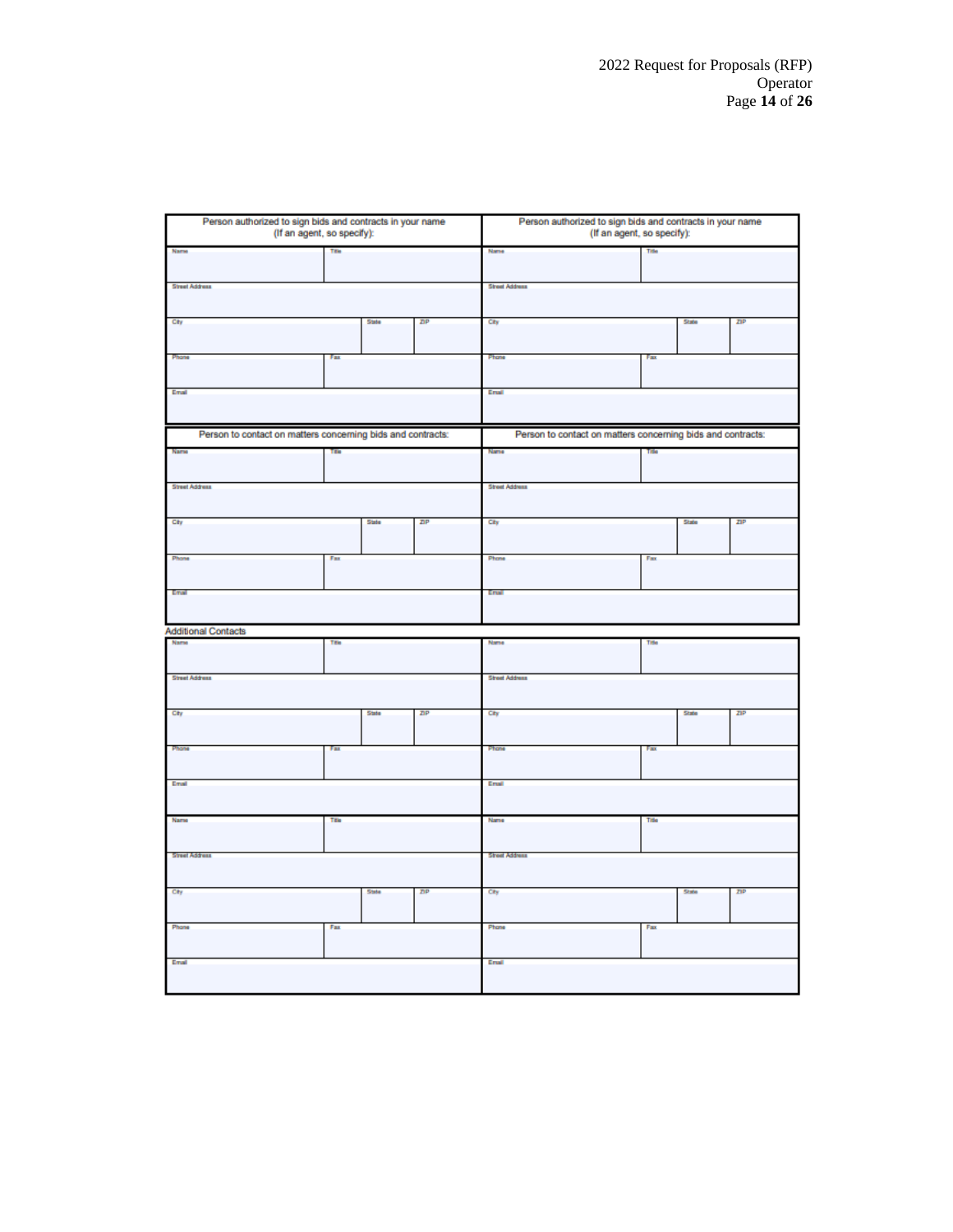

#### **AFFIDAVIT**

#### **ATTESTING THAT ENTITY OR PERSON** DOES NOT OWN ADJUDICATED OR LIEN PROPERTY AND **DOES NOT OWE OUTSTANDING DEBT TO CITY**

\*\* This affidavit is submitted to document compliance with Shreveport City Code 26-211. \*\*

BEFORE ME, the undersigned Notary Public duly qualified and commissioned, came and appeared

| (Name)             | authorized representative of:                      |
|--------------------|----------------------------------------------------|
| (Business Name)    | with a Federal Tax Identification Number (EIN) of: |
| $(7\text{ns } 10)$ | and with a current email address of:               |
| (Email Address)    | who does hereby state as follows, to-wit:          |

- Business Entity or Person does not own any property which is adjudicated to the City of Shreveport, Louisiana or  $\mathbf{1}$ which has demolition liens, grass cutting liens, or any other Property Standards liens on it. For purposes of this subsection, the term "own" shall mean to be the last record owner of the property prior to a tax sale or adjudication.
- Business Entity or Person does not own more than twenty-five percent (25%) of a legal entity that owns any property  $\sigma$ which is adjudicated to the City or which has demolition liens, grass cutting liens, or any other Property Standards liens on it.
- 3 Business Entity or Person has paid all taxes, licenses, fees, fines and other charges which are outstanding and due to the City. E.g. false alarm fees, property standard fines, over-due water bills.
- $\overline{4}$ Business Entity or Person will provide written notification to the City's Purchasing Agent no later than the next work day after any of the above statements becomes invalid.
- 5 Upon request of the Purchasing Agent the City reserves the right to require a newly dated/issued Affidavit.

|                                                                                                          | BY:           |                                                    |                      |
|----------------------------------------------------------------------------------------------------------|---------------|----------------------------------------------------|----------------------|
|                                                                                                          |               | Printed Name:                                      |                      |
|                                                                                                          |               |                                                    | Title:               |
| <b>SWORN TO AND SUBSCRIBED BEFORE ME, this</b>                                                           |               | day of                                             | .20                  |
|                                                                                                          |               |                                                    |                      |
|                                                                                                          | Notary Public |                                                    |                      |
|                                                                                                          |               |                                                    |                      |
|                                                                                                          |               |                                                    |                      |
|                                                                                                          |               | Notary Identification Number or LA Bar Roll Number |                      |
|                                                                                                          |               |                                                    |                      |
| Mail original affidavit via U.S. mail to:                                                                |               | Deliver via other carrier or hand-delivery to:     |                      |
| <b>Purchasing Division</b><br>Shreveport, LA 71130<br>P.O. Box 31109                                     |               | Purchasing Division<br>505 Travis St., Suite 610   | Shreveport, LA 71101 |
| Affidavit must be on file in the Purchasing Office before a contract, purchase order or check is issued. |               |                                                    |                      |
|                                                                                                          |               | ** Form Revised 05-17-2021 **                      |                      |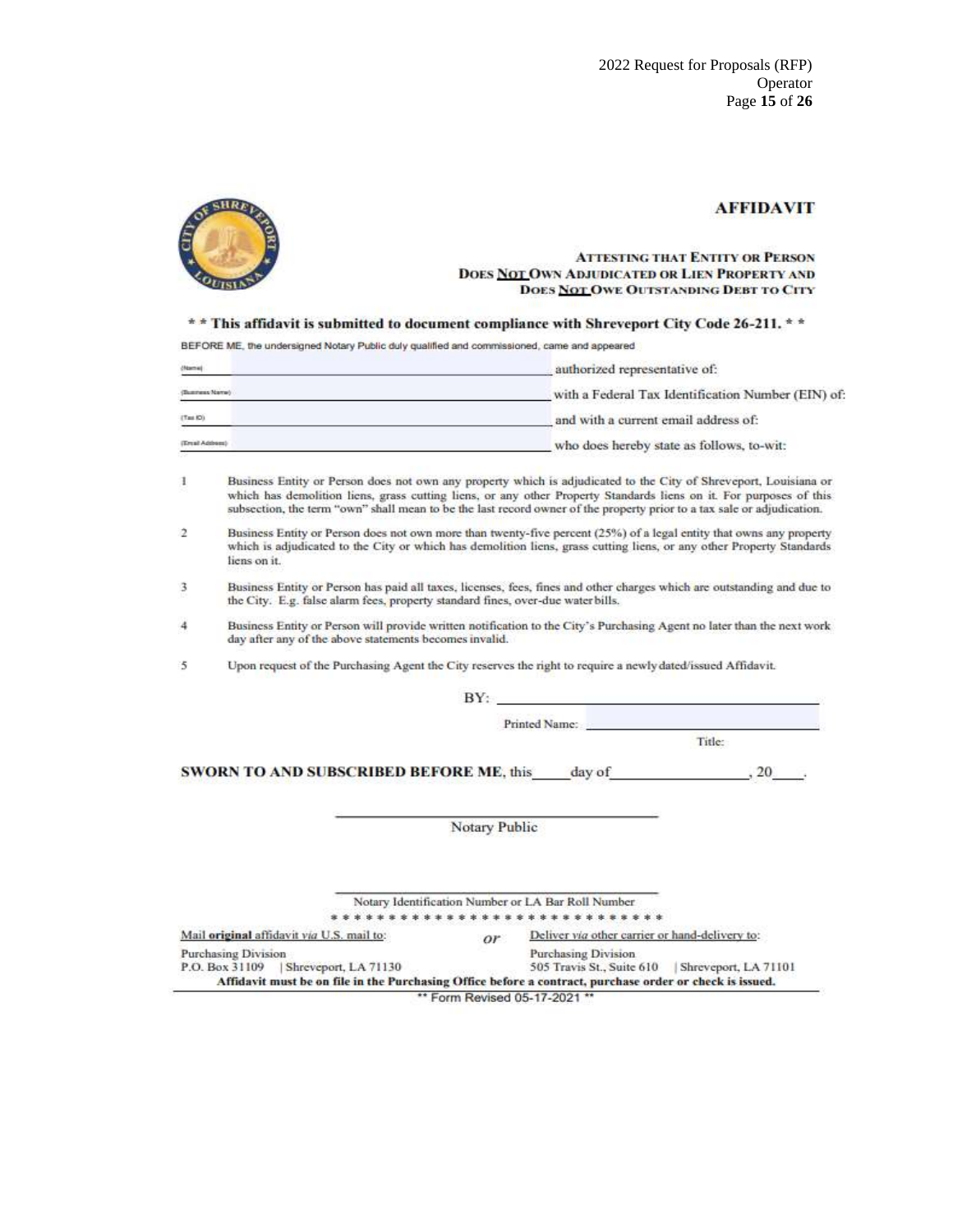|                                             | Rev. October 2018)<br>Department of the Treasury<br>Internal Revenue Service | Go to www.irs.gov/FormW9 for instructions and the latest information.                                                                                                                                                                                                                                                                                                                                                                                                                                                                                                                             | <b>Request for Taxpayer</b> | <b>Identification Number and Certification</b> |                                         |                                |                                | Give Form to the<br>requester. Do not<br>send to the IRS.                   |
|---------------------------------------------|------------------------------------------------------------------------------|---------------------------------------------------------------------------------------------------------------------------------------------------------------------------------------------------------------------------------------------------------------------------------------------------------------------------------------------------------------------------------------------------------------------------------------------------------------------------------------------------------------------------------------------------------------------------------------------------|-----------------------------|------------------------------------------------|-----------------------------------------|--------------------------------|--------------------------------|-----------------------------------------------------------------------------|
|                                             |                                                                              | 1 Name (as shown on your income tax return). Name is required on this line; do not leave this line blank.                                                                                                                                                                                                                                                                                                                                                                                                                                                                                         |                             |                                                |                                         |                                |                                |                                                                             |
|                                             |                                                                              | 2 Business name/disregarded entity name, if different from above                                                                                                                                                                                                                                                                                                                                                                                                                                                                                                                                  |                             |                                                |                                         |                                |                                |                                                                             |
| page 3.                                     | following seven boxes.                                                       | 3 Check appropriate box for federal tax classification of the person whose name is entered on line 1. Check only one of the                                                                                                                                                                                                                                                                                                                                                                                                                                                                       |                             |                                                |                                         |                                | instructions on page 3):       | 4 Exemptions (codes apply only to<br>certain entities, not individuals; see |
| S                                           | Individual/sole proprietor or<br>single-member LLC                           | C Corporation                                                                                                                                                                                                                                                                                                                                                                                                                                                                                                                                                                                     | S Corporation               | Partnership                                    | Trust/estate                            |                                | Exempt payee code if any)      |                                                                             |
| See Specific Instructions<br>Print or type. |                                                                              | Limited liability company. Enter the tax classification (C=C corporation, S=S corporation, P=Partnership) ▶<br>Note: Check the appropriate box in the line above for the tax classification of the single-member owner. Do not check<br>LLC if the LLC is classified as a single-member LLC that is disregarded from the owner unless the owner of the LLC is<br>another LLC that is not disregarded from the owner for U.S. federal tax purposes. Otherwise, a single-member LLC that<br>is disregarded from the owner should check the appropriate box for the tax classification of its owner. |                             |                                                |                                         | code (if any)                  | Exemption from FATCA reporting |                                                                             |
|                                             | Other isee instructions)                                                     |                                                                                                                                                                                                                                                                                                                                                                                                                                                                                                                                                                                                   |                             |                                                |                                         |                                |                                | Pizgilles to accounts maintained putside the U.S.)                          |
|                                             |                                                                              | 5 Address (number, street, and apt. or suite no.) See instructions.                                                                                                                                                                                                                                                                                                                                                                                                                                                                                                                               |                             |                                                | Requester's name and address (optional) |                                |                                |                                                                             |
|                                             | 6 City, state, and ZIP code                                                  |                                                                                                                                                                                                                                                                                                                                                                                                                                                                                                                                                                                                   |                             |                                                |                                         |                                |                                |                                                                             |
|                                             | 7 List account number(s) here (optional)                                     |                                                                                                                                                                                                                                                                                                                                                                                                                                                                                                                                                                                                   |                             |                                                |                                         |                                |                                |                                                                             |
| Part I                                      |                                                                              | <b>Taxpayer Identification Number (TIN)</b>                                                                                                                                                                                                                                                                                                                                                                                                                                                                                                                                                       |                             |                                                |                                         |                                |                                |                                                                             |
|                                             |                                                                              | Enter your TIN in the appropriate box. The TIN provided must match the name given on line 1 to avoid                                                                                                                                                                                                                                                                                                                                                                                                                                                                                              |                             |                                                |                                         | Social security number         |                                |                                                                             |
|                                             |                                                                              | backup withholding. For individuals, this is generally your social security number (SSN). However, for a<br>resident alien, sole proprietor, or disregarded entity, see the instructions for Part I, later. For other                                                                                                                                                                                                                                                                                                                                                                             |                             |                                                |                                         |                                |                                |                                                                             |
| TIN, later.                                 |                                                                              | entities, it is your employer identification number (EIN). If you do not have a number, see How to get a                                                                                                                                                                                                                                                                                                                                                                                                                                                                                          |                             |                                                | or                                      |                                |                                |                                                                             |
|                                             |                                                                              | Note: If the account is in more than one name, see the instructions for line 1. Also see What Name and                                                                                                                                                                                                                                                                                                                                                                                                                                                                                            |                             |                                                |                                         | Employer identification number |                                |                                                                             |
|                                             |                                                                              | Number To Give the Requester for guidelines on whose number to enter.                                                                                                                                                                                                                                                                                                                                                                                                                                                                                                                             |                             |                                                |                                         |                                |                                |                                                                             |
|                                             |                                                                              |                                                                                                                                                                                                                                                                                                                                                                                                                                                                                                                                                                                                   |                             |                                                |                                         |                                |                                |                                                                             |
| Part II                                     | <b>Certification</b>                                                         |                                                                                                                                                                                                                                                                                                                                                                                                                                                                                                                                                                                                   |                             |                                                |                                         |                                |                                |                                                                             |
|                                             | Under penalties of perjury, I certify that:                                  |                                                                                                                                                                                                                                                                                                                                                                                                                                                                                                                                                                                                   |                             |                                                |                                         |                                |                                |                                                                             |
|                                             |                                                                              | 1. The number shown on this form is my correct taxpayer identification number (or I am waiting for a number to be issued to me); and                                                                                                                                                                                                                                                                                                                                                                                                                                                              |                             |                                                |                                         |                                |                                |                                                                             |
|                                             | no longer subject to backup withholding; and                                 | 2. I am not subject to backup withholding because: (a) I am exempt from backup withholding, or (b) I have not been notified by the Internal Revenue<br>Service (IRS) that I am subject to backup withholding as a result of a failure to report all interest or dividends, or (c) the IRS has notified me that I am                                                                                                                                                                                                                                                                               |                             |                                                |                                         |                                |                                |                                                                             |

3. I am a U.S. citizen or other U.S. person (defined below); and

4. The FATCA code(s) entered on this form (if any) indicating that I am exempt from FATCA reporting is correct.

Certification instructions. You must cross out item 2 above if you have been notified by the IRS that you are currently subject to backup withholding because you have failed to report all interest and dividends on your tax return. For real estate transactions, item 2 does not apply. For mortgage interest paid,<br>acquisition or abandonment of secured property, cancellation of debt

| Sign | Signature of |
|------|--------------|
| Here | U.S. person  |

#### **General Instructions**

Section references are to the Internal Revenue Code unless otherwise<br>noted.

Future developments. For the latest information about developments<br>related to Form W-9 and its instructions, such as legislation enacted<br>after they were published, go to www.irs.gov/FormW9.

#### **Purpose of Form**

An individual or entity (Form W-9 requester) who is required to file an information return with the IRS must obtain your correct taxpayer identification number (TIN) which may be your social security number<br>(SSN), individual taxpayer identification number (ITIN), adoption taxpayer identification number (ATIN), or employer identification number<br>(EIN), to report on an information return the amount paid to you, or other amount reportable on an information return. Examples of information returns include, but are not limited to, the following.

· Form 1099-INT (interest earned or paid)

. Form 1099-DIV (dividends, including those from stocks or mutual funds)

· Form 1099-MISC (various types of income, prizes, awards, or gross proceeds)

. Form 1099-B (stock or mutual fund sales and certain other transactions by brokers)

. Form 1099-S (proceeds from real estate transactions)

Date >

- · Form 1099-K (merchant card and third party network transactions)
- · Form 1098 (home mortgage interest), 1098-E (student loan interest), 1098-T (tuition)
- 

· Form 1099-C (canceled debt)

· Form 1099-A (acquisition or abandonment of secured property) Use Form W-9 only if you are a U.S. person (including a resident alien), to provide your correct TIN.

If you do not return Form W-9 to the requester with a TIN, you might<br>be subject to backup withholding. See What is backup withholding, later.

Cat. No. 10231X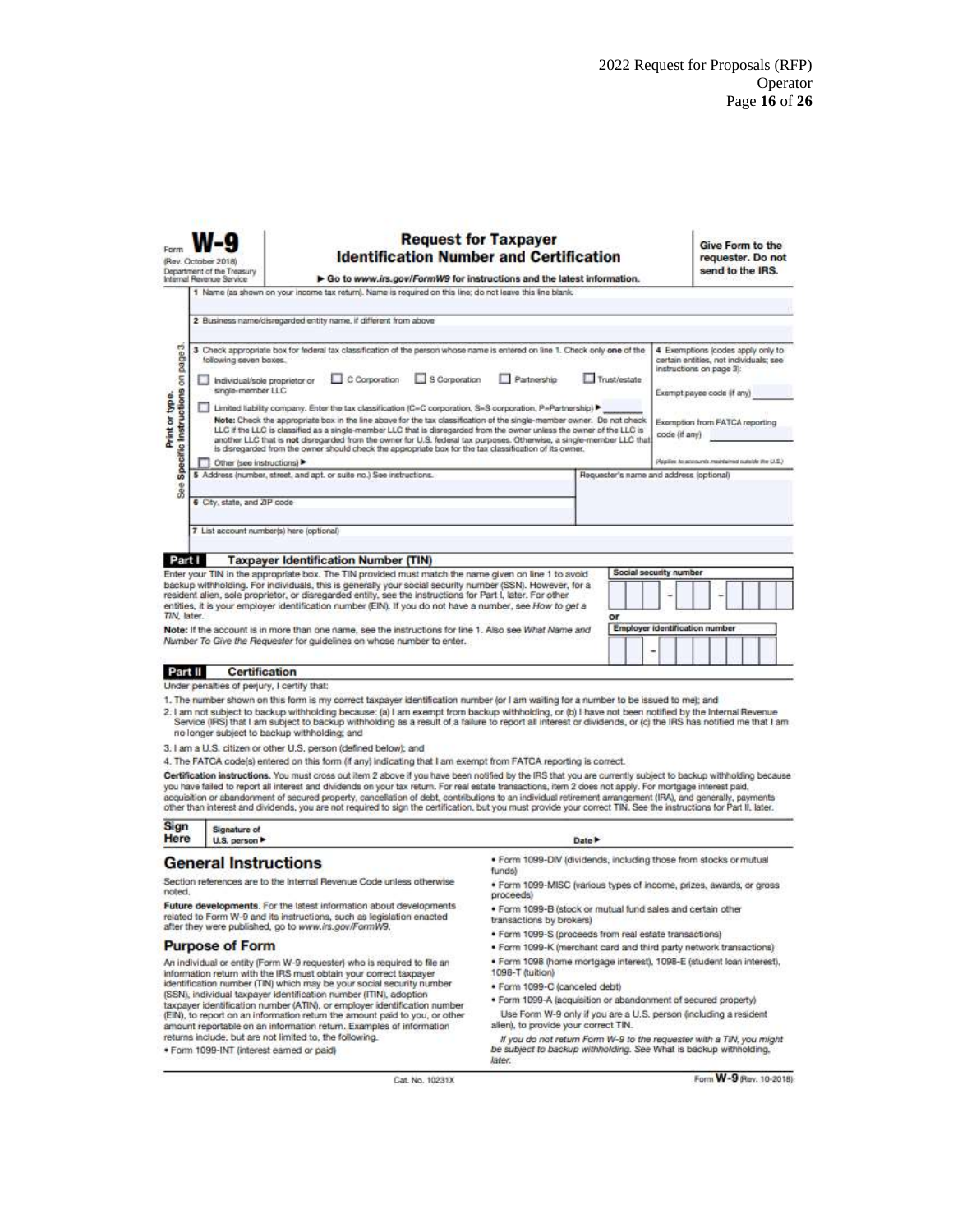2022 Request for Proposals (RFP) Operator Page **17** of **26**

ш.

## AUTHORIZING RESOLUTION

|                                             |                                                                                                                                                                                                                                                                                                              |                       | domiciled               |
|---------------------------------------------|--------------------------------------------------------------------------------------------------------------------------------------------------------------------------------------------------------------------------------------------------------------------------------------------------------------|-----------------------|-------------------------|
| Be it resolved by the Board of Directors or |                                                                                                                                                                                                                                                                                                              |                       |                         |
| in                                          |                                                                                                                                                                                                                                                                                                              | that                  | is hereby               |
| $\pmb{\cdot}$                               |                                                                                                                                                                                                                                                                                                              |                       |                         |
|                                             | authorized to sign any and all contracts and/or agreements with the City of Shreveport and to                                                                                                                                                                                                                |                       |                         |
| corporation.                                | do any and all things necessary to execute the contracts and/or agreement on behalf of this                                                                                                                                                                                                                  |                       |                         |
| That I,                                     |                                                                                                                                                                                                                                                                                                              | $\sqrt{N\text{ampl}}$ |                         |
|                                             |                                                                                                                                                                                                                                                                                                              |                       | (Position of Authority) |
|                                             | herby certify that the above and foregoing resolution is a true and correct copy of a resolution of the Board of Directors<br>was present. This resolution has been entered into the records of this organization, has not been rescinded or<br>modified, and remains in full force and effect on this date. |                       |                         |
|                                             |                                                                                                                                                                                                                                                                                                              |                       |                         |
|                                             |                                                                                                                                                                                                                                                                                                              |                       |                         |
| <b>WITNESSES:</b>                           |                                                                                                                                                                                                                                                                                                              |                       |                         |
|                                             |                                                                                                                                                                                                                                                                                                              | Signature:            |                         |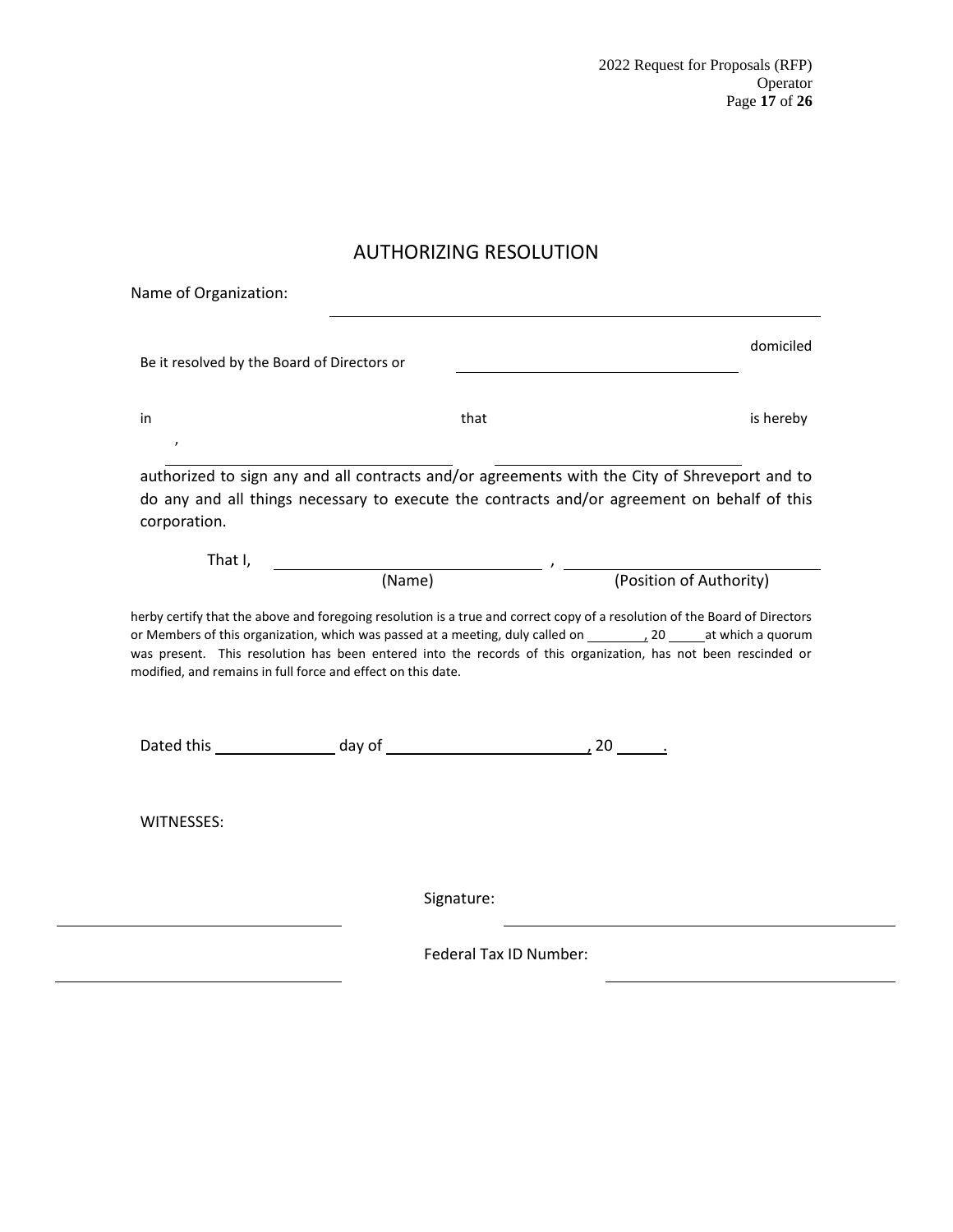| THIS IS TO CERTIFY THAT POUCIES OF INSURANCE ARE IN FORCE AS LISTED BELOW, SUBJECT TO THE TERMS AND CONDITIONS THEREOF<br>A. M.<br><b>BEST</b><br><b>COMPANIES AFFORDING COVERAGE</b><br><b>RATING</b><br><b>COMPANY A</b><br><b>COMPANY B</b><br><b>COMPANY C</b><br><b>COMPANY D</b><br><b>COMPANY E</b><br>THIS CERTIFICATE OF INSURANCE NEITHER AFFIRMATIVELY NOR NEGATIVELY AMENDS, EXTENDS, OR ALTERS THE COVERAGES AFFORDED BY THE POLICIES SHOWN BELOW,<br>BUT THE COVERAGES SHOWN BELOW MEET THE CITY CONTRACT SPECIFICATIONS EXCEPT AS SPECIFICALLY NOTED.<br>POLICY EF-<br>POLICY NUM-<br><b>POLICY EXPIRATION</b><br><b>TYPE OF INSURANCE</b><br><b>FECTIVE</b><br><b>LIMITS</b><br>DATE (MM/DD/YY)<br><b>BER</b><br>(MM/DD/YY)<br>GENERAL<br><b>GENERAL LIABILITY</b><br><b>AGGREGATE</b><br>COMMERCIAL GENERAL<br><b>PRODUCTS</b><br><b>LIABILITY</b><br>COMP/OP AGG<br><b>HERSONAT</b><br><b>CLAIM</b><br>Ye<br>OCCUR<br>& ADV IN-<br>s<br>Coverage included for XCU hazards<br>No<br>×<br>MADE<br><b>JURY</b><br><b>EACH OCCUR</b><br><b>OWNER'S &amp; CONTRACTOR'S</b><br>Policies endorsed for mandatory 30 day notice<br>Υë<br>PROT<br>RENCE<br>provision<br>$\alpha$<br>$\frac{1}{2}$<br><b>FIRE DAMAGE</b><br>Υe<br>Policy endorsed for Subrogation Waiver<br>(Any one fire)<br>$\alpha$<br>Ye<br>MED EXP (Any<br>Policy endorsed to specify the Cty of Shreveport<br>between lenoidtion in tal<br>one person)<br>ö<br>AUTOMOBILE LIABILITY<br><b>COMBINED</b><br>SINGLE UNIT<br>ANY AUTO<br>ALL OWNED AUTOS<br>BODILY INJURY<br>(Per person)<br>SCHEDULED AUTOS<br><b>HIRED AUTOS</b><br>BODILY INJURY<br>Policies endorsed for mandatory 30 day notice<br>(Per accident)<br>NON-OWNED AUTOS<br>provision<br>$\alpha$<br>Υë<br>N<br>Policy endorsed for Subrogation Waiver<br>PROPERTY<br>o<br>$\sim$<br>DAMAGE<br>Ye<br>Policy endorsed to specify the City of Streveport<br>N<br>as an additional insured<br>$\alpha$<br>AUTO ONLY-EA<br><b>GARAGE LIABILITY</b><br><b>ACCIDENT</b><br>OTHER THAN<br>Policies endorsed for mandatory 30 day notice<br>N<br>ΥÐ<br>ANY AUTO<br>AUTO ONLY<br>provision<br>o<br>EACH ACCH<br>Ye<br>N<br>Policy endorsed for Subrogation Waiver<br><b>DENT</b><br>$\Omega$<br>Policy endorsed to specify the City of Shreveport<br>Υë<br><b>AGGREGATE</b><br>as an additional insured<br>$\Omega$<br><b>EXCESS LIABILITY</b><br><b>EACH OCCUR-</b><br>Policies endorsed for mandatory 30 day notice<br>RENCE<br>provision<br>$\alpha$<br>×<br>λő<br>UMBRELLA FORM<br><b>AGGREGATE</b><br>Policy endorsed for Subrogation Waiver<br>$\alpha$<br>÷<br>OTHER THAN UMBRELLA<br>Policy endorsed to specify the City of Shreveport<br>Yé<br>N<br>FORM<br>as an additional insured<br>o<br><b>STATU</b><br><b>WORKER'S COMPENSATION AND</b><br><b>TORY</b><br>EMPLOYER'S LIABILITY<br><b>LIMITS</b><br><b>EACH ACC</b><br>Policies endorsed for mandatory 30 day notice<br>DENT<br>provision<br>$\alpha$<br>This Worker's Compensation Policy pro-<br>Ye<br><b>DISEASE-</b><br>N<br>vided coverage for all members of the<br><b>PULICY LIMIT</b><br>insured organization, including an employer,<br>Policy endorsed for Subrogation Waiver<br>a sole proprietor, a partner or bona fide<br>DISEASE-EACH<br>officer of the organization and all employ-<br><b>EMPLOYEE</b><br>men.<br>OTHER<br>DESCRIPTION OF OPERATIONS/LOCATIONS/VEHICLES/SPECIAL ITEMS: | <b>CERTIFICATE OF INSURANCE</b> |                            |       |  | <b>City of Shreveport</b> |     |
|-------------------------------------------------------------------------------------------------------------------------------------------------------------------------------------------------------------------------------------------------------------------------------------------------------------------------------------------------------------------------------------------------------------------------------------------------------------------------------------------------------------------------------------------------------------------------------------------------------------------------------------------------------------------------------------------------------------------------------------------------------------------------------------------------------------------------------------------------------------------------------------------------------------------------------------------------------------------------------------------------------------------------------------------------------------------------------------------------------------------------------------------------------------------------------------------------------------------------------------------------------------------------------------------------------------------------------------------------------------------------------------------------------------------------------------------------------------------------------------------------------------------------------------------------------------------------------------------------------------------------------------------------------------------------------------------------------------------------------------------------------------------------------------------------------------------------------------------------------------------------------------------------------------------------------------------------------------------------------------------------------------------------------------------------------------------------------------------------------------------------------------------------------------------------------------------------------------------------------------------------------------------------------------------------------------------------------------------------------------------------------------------------------------------------------------------------------------------------------------------------------------------------------------------------------------------------------------------------------------------------------------------------------------------------------------------------------------------------------------------------------------------------------------------------------------------------------------------------------------------------------------------------------------------------------------------------------------------------------------------------------------------------------------------------------------------------------------------------------------------------------------------------------------------------------------------------------------------------------------------------------------------------------------------------------------------------------------------------------------------------------------------------------|---------------------------------|----------------------------|-------|--|---------------------------|-----|
|                                                                                                                                                                                                                                                                                                                                                                                                                                                                                                                                                                                                                                                                                                                                                                                                                                                                                                                                                                                                                                                                                                                                                                                                                                                                                                                                                                                                                                                                                                                                                                                                                                                                                                                                                                                                                                                                                                                                                                                                                                                                                                                                                                                                                                                                                                                                                                                                                                                                                                                                                                                                                                                                                                                                                                                                                                                                                                                                                                                                                                                                                                                                                                                                                                                                                                                                                                                                       |                                 |                            |       |  |                           |     |
|                                                                                                                                                                                                                                                                                                                                                                                                                                                                                                                                                                                                                                                                                                                                                                                                                                                                                                                                                                                                                                                                                                                                                                                                                                                                                                                                                                                                                                                                                                                                                                                                                                                                                                                                                                                                                                                                                                                                                                                                                                                                                                                                                                                                                                                                                                                                                                                                                                                                                                                                                                                                                                                                                                                                                                                                                                                                                                                                                                                                                                                                                                                                                                                                                                                                                                                                                                                                       | INSURED:                        |                            |       |  |                           |     |
|                                                                                                                                                                                                                                                                                                                                                                                                                                                                                                                                                                                                                                                                                                                                                                                                                                                                                                                                                                                                                                                                                                                                                                                                                                                                                                                                                                                                                                                                                                                                                                                                                                                                                                                                                                                                                                                                                                                                                                                                                                                                                                                                                                                                                                                                                                                                                                                                                                                                                                                                                                                                                                                                                                                                                                                                                                                                                                                                                                                                                                                                                                                                                                                                                                                                                                                                                                                                       |                                 |                            |       |  |                           |     |
|                                                                                                                                                                                                                                                                                                                                                                                                                                                                                                                                                                                                                                                                                                                                                                                                                                                                                                                                                                                                                                                                                                                                                                                                                                                                                                                                                                                                                                                                                                                                                                                                                                                                                                                                                                                                                                                                                                                                                                                                                                                                                                                                                                                                                                                                                                                                                                                                                                                                                                                                                                                                                                                                                                                                                                                                                                                                                                                                                                                                                                                                                                                                                                                                                                                                                                                                                                                                       |                                 |                            |       |  |                           |     |
|                                                                                                                                                                                                                                                                                                                                                                                                                                                                                                                                                                                                                                                                                                                                                                                                                                                                                                                                                                                                                                                                                                                                                                                                                                                                                                                                                                                                                                                                                                                                                                                                                                                                                                                                                                                                                                                                                                                                                                                                                                                                                                                                                                                                                                                                                                                                                                                                                                                                                                                                                                                                                                                                                                                                                                                                                                                                                                                                                                                                                                                                                                                                                                                                                                                                                                                                                                                                       |                                 |                            |       |  |                           |     |
|                                                                                                                                                                                                                                                                                                                                                                                                                                                                                                                                                                                                                                                                                                                                                                                                                                                                                                                                                                                                                                                                                                                                                                                                                                                                                                                                                                                                                                                                                                                                                                                                                                                                                                                                                                                                                                                                                                                                                                                                                                                                                                                                                                                                                                                                                                                                                                                                                                                                                                                                                                                                                                                                                                                                                                                                                                                                                                                                                                                                                                                                                                                                                                                                                                                                                                                                                                                                       |                                 |                            |       |  |                           |     |
|                                                                                                                                                                                                                                                                                                                                                                                                                                                                                                                                                                                                                                                                                                                                                                                                                                                                                                                                                                                                                                                                                                                                                                                                                                                                                                                                                                                                                                                                                                                                                                                                                                                                                                                                                                                                                                                                                                                                                                                                                                                                                                                                                                                                                                                                                                                                                                                                                                                                                                                                                                                                                                                                                                                                                                                                                                                                                                                                                                                                                                                                                                                                                                                                                                                                                                                                                                                                       |                                 |                            |       |  |                           |     |
|                                                                                                                                                                                                                                                                                                                                                                                                                                                                                                                                                                                                                                                                                                                                                                                                                                                                                                                                                                                                                                                                                                                                                                                                                                                                                                                                                                                                                                                                                                                                                                                                                                                                                                                                                                                                                                                                                                                                                                                                                                                                                                                                                                                                                                                                                                                                                                                                                                                                                                                                                                                                                                                                                                                                                                                                                                                                                                                                                                                                                                                                                                                                                                                                                                                                                                                                                                                                       |                                 |                            |       |  |                           |     |
|                                                                                                                                                                                                                                                                                                                                                                                                                                                                                                                                                                                                                                                                                                                                                                                                                                                                                                                                                                                                                                                                                                                                                                                                                                                                                                                                                                                                                                                                                                                                                                                                                                                                                                                                                                                                                                                                                                                                                                                                                                                                                                                                                                                                                                                                                                                                                                                                                                                                                                                                                                                                                                                                                                                                                                                                                                                                                                                                                                                                                                                                                                                                                                                                                                                                                                                                                                                                       | $\frac{60}{18}$                 |                            |       |  |                           |     |
|                                                                                                                                                                                                                                                                                                                                                                                                                                                                                                                                                                                                                                                                                                                                                                                                                                                                                                                                                                                                                                                                                                                                                                                                                                                                                                                                                                                                                                                                                                                                                                                                                                                                                                                                                                                                                                                                                                                                                                                                                                                                                                                                                                                                                                                                                                                                                                                                                                                                                                                                                                                                                                                                                                                                                                                                                                                                                                                                                                                                                                                                                                                                                                                                                                                                                                                                                                                                       |                                 |                            |       |  |                           |     |
|                                                                                                                                                                                                                                                                                                                                                                                                                                                                                                                                                                                                                                                                                                                                                                                                                                                                                                                                                                                                                                                                                                                                                                                                                                                                                                                                                                                                                                                                                                                                                                                                                                                                                                                                                                                                                                                                                                                                                                                                                                                                                                                                                                                                                                                                                                                                                                                                                                                                                                                                                                                                                                                                                                                                                                                                                                                                                                                                                                                                                                                                                                                                                                                                                                                                                                                                                                                                       |                                 |                            |       |  |                           |     |
|                                                                                                                                                                                                                                                                                                                                                                                                                                                                                                                                                                                                                                                                                                                                                                                                                                                                                                                                                                                                                                                                                                                                                                                                                                                                                                                                                                                                                                                                                                                                                                                                                                                                                                                                                                                                                                                                                                                                                                                                                                                                                                                                                                                                                                                                                                                                                                                                                                                                                                                                                                                                                                                                                                                                                                                                                                                                                                                                                                                                                                                                                                                                                                                                                                                                                                                                                                                                       |                                 |                            |       |  |                           | \$  |
|                                                                                                                                                                                                                                                                                                                                                                                                                                                                                                                                                                                                                                                                                                                                                                                                                                                                                                                                                                                                                                                                                                                                                                                                                                                                                                                                                                                                                                                                                                                                                                                                                                                                                                                                                                                                                                                                                                                                                                                                                                                                                                                                                                                                                                                                                                                                                                                                                                                                                                                                                                                                                                                                                                                                                                                                                                                                                                                                                                                                                                                                                                                                                                                                                                                                                                                                                                                                       |                                 |                            |       |  |                           |     |
|                                                                                                                                                                                                                                                                                                                                                                                                                                                                                                                                                                                                                                                                                                                                                                                                                                                                                                                                                                                                                                                                                                                                                                                                                                                                                                                                                                                                                                                                                                                                                                                                                                                                                                                                                                                                                                                                                                                                                                                                                                                                                                                                                                                                                                                                                                                                                                                                                                                                                                                                                                                                                                                                                                                                                                                                                                                                                                                                                                                                                                                                                                                                                                                                                                                                                                                                                                                                       |                                 |                            |       |  |                           |     |
|                                                                                                                                                                                                                                                                                                                                                                                                                                                                                                                                                                                                                                                                                                                                                                                                                                                                                                                                                                                                                                                                                                                                                                                                                                                                                                                                                                                                                                                                                                                                                                                                                                                                                                                                                                                                                                                                                                                                                                                                                                                                                                                                                                                                                                                                                                                                                                                                                                                                                                                                                                                                                                                                                                                                                                                                                                                                                                                                                                                                                                                                                                                                                                                                                                                                                                                                                                                                       |                                 |                            |       |  |                           | \$  |
|                                                                                                                                                                                                                                                                                                                                                                                                                                                                                                                                                                                                                                                                                                                                                                                                                                                                                                                                                                                                                                                                                                                                                                                                                                                                                                                                                                                                                                                                                                                                                                                                                                                                                                                                                                                                                                                                                                                                                                                                                                                                                                                                                                                                                                                                                                                                                                                                                                                                                                                                                                                                                                                                                                                                                                                                                                                                                                                                                                                                                                                                                                                                                                                                                                                                                                                                                                                                       |                                 |                            |       |  |                           |     |
|                                                                                                                                                                                                                                                                                                                                                                                                                                                                                                                                                                                                                                                                                                                                                                                                                                                                                                                                                                                                                                                                                                                                                                                                                                                                                                                                                                                                                                                                                                                                                                                                                                                                                                                                                                                                                                                                                                                                                                                                                                                                                                                                                                                                                                                                                                                                                                                                                                                                                                                                                                                                                                                                                                                                                                                                                                                                                                                                                                                                                                                                                                                                                                                                                                                                                                                                                                                                       |                                 |                            |       |  |                           | \$. |
|                                                                                                                                                                                                                                                                                                                                                                                                                                                                                                                                                                                                                                                                                                                                                                                                                                                                                                                                                                                                                                                                                                                                                                                                                                                                                                                                                                                                                                                                                                                                                                                                                                                                                                                                                                                                                                                                                                                                                                                                                                                                                                                                                                                                                                                                                                                                                                                                                                                                                                                                                                                                                                                                                                                                                                                                                                                                                                                                                                                                                                                                                                                                                                                                                                                                                                                                                                                                       |                                 |                            |       |  |                           | \$  |
|                                                                                                                                                                                                                                                                                                                                                                                                                                                                                                                                                                                                                                                                                                                                                                                                                                                                                                                                                                                                                                                                                                                                                                                                                                                                                                                                                                                                                                                                                                                                                                                                                                                                                                                                                                                                                                                                                                                                                                                                                                                                                                                                                                                                                                                                                                                                                                                                                                                                                                                                                                                                                                                                                                                                                                                                                                                                                                                                                                                                                                                                                                                                                                                                                                                                                                                                                                                                       |                                 |                            |       |  |                           |     |
|                                                                                                                                                                                                                                                                                                                                                                                                                                                                                                                                                                                                                                                                                                                                                                                                                                                                                                                                                                                                                                                                                                                                                                                                                                                                                                                                                                                                                                                                                                                                                                                                                                                                                                                                                                                                                                                                                                                                                                                                                                                                                                                                                                                                                                                                                                                                                                                                                                                                                                                                                                                                                                                                                                                                                                                                                                                                                                                                                                                                                                                                                                                                                                                                                                                                                                                                                                                                       |                                 |                            |       |  |                           | \$  |
|                                                                                                                                                                                                                                                                                                                                                                                                                                                                                                                                                                                                                                                                                                                                                                                                                                                                                                                                                                                                                                                                                                                                                                                                                                                                                                                                                                                                                                                                                                                                                                                                                                                                                                                                                                                                                                                                                                                                                                                                                                                                                                                                                                                                                                                                                                                                                                                                                                                                                                                                                                                                                                                                                                                                                                                                                                                                                                                                                                                                                                                                                                                                                                                                                                                                                                                                                                                                       |                                 |                            |       |  |                           |     |
|                                                                                                                                                                                                                                                                                                                                                                                                                                                                                                                                                                                                                                                                                                                                                                                                                                                                                                                                                                                                                                                                                                                                                                                                                                                                                                                                                                                                                                                                                                                                                                                                                                                                                                                                                                                                                                                                                                                                                                                                                                                                                                                                                                                                                                                                                                                                                                                                                                                                                                                                                                                                                                                                                                                                                                                                                                                                                                                                                                                                                                                                                                                                                                                                                                                                                                                                                                                                       |                                 |                            |       |  |                           | 5.  |
|                                                                                                                                                                                                                                                                                                                                                                                                                                                                                                                                                                                                                                                                                                                                                                                                                                                                                                                                                                                                                                                                                                                                                                                                                                                                                                                                                                                                                                                                                                                                                                                                                                                                                                                                                                                                                                                                                                                                                                                                                                                                                                                                                                                                                                                                                                                                                                                                                                                                                                                                                                                                                                                                                                                                                                                                                                                                                                                                                                                                                                                                                                                                                                                                                                                                                                                                                                                                       |                                 |                            |       |  |                           | s   |
|                                                                                                                                                                                                                                                                                                                                                                                                                                                                                                                                                                                                                                                                                                                                                                                                                                                                                                                                                                                                                                                                                                                                                                                                                                                                                                                                                                                                                                                                                                                                                                                                                                                                                                                                                                                                                                                                                                                                                                                                                                                                                                                                                                                                                                                                                                                                                                                                                                                                                                                                                                                                                                                                                                                                                                                                                                                                                                                                                                                                                                                                                                                                                                                                                                                                                                                                                                                                       |                                 |                            |       |  |                           |     |
|                                                                                                                                                                                                                                                                                                                                                                                                                                                                                                                                                                                                                                                                                                                                                                                                                                                                                                                                                                                                                                                                                                                                                                                                                                                                                                                                                                                                                                                                                                                                                                                                                                                                                                                                                                                                                                                                                                                                                                                                                                                                                                                                                                                                                                                                                                                                                                                                                                                                                                                                                                                                                                                                                                                                                                                                                                                                                                                                                                                                                                                                                                                                                                                                                                                                                                                                                                                                       |                                 |                            |       |  |                           |     |
|                                                                                                                                                                                                                                                                                                                                                                                                                                                                                                                                                                                                                                                                                                                                                                                                                                                                                                                                                                                                                                                                                                                                                                                                                                                                                                                                                                                                                                                                                                                                                                                                                                                                                                                                                                                                                                                                                                                                                                                                                                                                                                                                                                                                                                                                                                                                                                                                                                                                                                                                                                                                                                                                                                                                                                                                                                                                                                                                                                                                                                                                                                                                                                                                                                                                                                                                                                                                       |                                 |                            |       |  |                           |     |
|                                                                                                                                                                                                                                                                                                                                                                                                                                                                                                                                                                                                                                                                                                                                                                                                                                                                                                                                                                                                                                                                                                                                                                                                                                                                                                                                                                                                                                                                                                                                                                                                                                                                                                                                                                                                                                                                                                                                                                                                                                                                                                                                                                                                                                                                                                                                                                                                                                                                                                                                                                                                                                                                                                                                                                                                                                                                                                                                                                                                                                                                                                                                                                                                                                                                                                                                                                                                       |                                 |                            |       |  |                           |     |
|                                                                                                                                                                                                                                                                                                                                                                                                                                                                                                                                                                                                                                                                                                                                                                                                                                                                                                                                                                                                                                                                                                                                                                                                                                                                                                                                                                                                                                                                                                                                                                                                                                                                                                                                                                                                                                                                                                                                                                                                                                                                                                                                                                                                                                                                                                                                                                                                                                                                                                                                                                                                                                                                                                                                                                                                                                                                                                                                                                                                                                                                                                                                                                                                                                                                                                                                                                                                       |                                 |                            |       |  |                           |     |
|                                                                                                                                                                                                                                                                                                                                                                                                                                                                                                                                                                                                                                                                                                                                                                                                                                                                                                                                                                                                                                                                                                                                                                                                                                                                                                                                                                                                                                                                                                                                                                                                                                                                                                                                                                                                                                                                                                                                                                                                                                                                                                                                                                                                                                                                                                                                                                                                                                                                                                                                                                                                                                                                                                                                                                                                                                                                                                                                                                                                                                                                                                                                                                                                                                                                                                                                                                                                       |                                 |                            |       |  |                           |     |
|                                                                                                                                                                                                                                                                                                                                                                                                                                                                                                                                                                                                                                                                                                                                                                                                                                                                                                                                                                                                                                                                                                                                                                                                                                                                                                                                                                                                                                                                                                                                                                                                                                                                                                                                                                                                                                                                                                                                                                                                                                                                                                                                                                                                                                                                                                                                                                                                                                                                                                                                                                                                                                                                                                                                                                                                                                                                                                                                                                                                                                                                                                                                                                                                                                                                                                                                                                                                       |                                 |                            |       |  |                           |     |
|                                                                                                                                                                                                                                                                                                                                                                                                                                                                                                                                                                                                                                                                                                                                                                                                                                                                                                                                                                                                                                                                                                                                                                                                                                                                                                                                                                                                                                                                                                                                                                                                                                                                                                                                                                                                                                                                                                                                                                                                                                                                                                                                                                                                                                                                                                                                                                                                                                                                                                                                                                                                                                                                                                                                                                                                                                                                                                                                                                                                                                                                                                                                                                                                                                                                                                                                                                                                       |                                 |                            |       |  |                           | s   |
|                                                                                                                                                                                                                                                                                                                                                                                                                                                                                                                                                                                                                                                                                                                                                                                                                                                                                                                                                                                                                                                                                                                                                                                                                                                                                                                                                                                                                                                                                                                                                                                                                                                                                                                                                                                                                                                                                                                                                                                                                                                                                                                                                                                                                                                                                                                                                                                                                                                                                                                                                                                                                                                                                                                                                                                                                                                                                                                                                                                                                                                                                                                                                                                                                                                                                                                                                                                                       |                                 |                            |       |  |                           |     |
|                                                                                                                                                                                                                                                                                                                                                                                                                                                                                                                                                                                                                                                                                                                                                                                                                                                                                                                                                                                                                                                                                                                                                                                                                                                                                                                                                                                                                                                                                                                                                                                                                                                                                                                                                                                                                                                                                                                                                                                                                                                                                                                                                                                                                                                                                                                                                                                                                                                                                                                                                                                                                                                                                                                                                                                                                                                                                                                                                                                                                                                                                                                                                                                                                                                                                                                                                                                                       |                                 |                            |       |  |                           |     |
|                                                                                                                                                                                                                                                                                                                                                                                                                                                                                                                                                                                                                                                                                                                                                                                                                                                                                                                                                                                                                                                                                                                                                                                                                                                                                                                                                                                                                                                                                                                                                                                                                                                                                                                                                                                                                                                                                                                                                                                                                                                                                                                                                                                                                                                                                                                                                                                                                                                                                                                                                                                                                                                                                                                                                                                                                                                                                                                                                                                                                                                                                                                                                                                                                                                                                                                                                                                                       |                                 |                            |       |  |                           | ъ   |
|                                                                                                                                                                                                                                                                                                                                                                                                                                                                                                                                                                                                                                                                                                                                                                                                                                                                                                                                                                                                                                                                                                                                                                                                                                                                                                                                                                                                                                                                                                                                                                                                                                                                                                                                                                                                                                                                                                                                                                                                                                                                                                                                                                                                                                                                                                                                                                                                                                                                                                                                                                                                                                                                                                                                                                                                                                                                                                                                                                                                                                                                                                                                                                                                                                                                                                                                                                                                       |                                 |                            |       |  |                           | s.  |
|                                                                                                                                                                                                                                                                                                                                                                                                                                                                                                                                                                                                                                                                                                                                                                                                                                                                                                                                                                                                                                                                                                                                                                                                                                                                                                                                                                                                                                                                                                                                                                                                                                                                                                                                                                                                                                                                                                                                                                                                                                                                                                                                                                                                                                                                                                                                                                                                                                                                                                                                                                                                                                                                                                                                                                                                                                                                                                                                                                                                                                                                                                                                                                                                                                                                                                                                                                                                       |                                 |                            |       |  |                           | \$  |
|                                                                                                                                                                                                                                                                                                                                                                                                                                                                                                                                                                                                                                                                                                                                                                                                                                                                                                                                                                                                                                                                                                                                                                                                                                                                                                                                                                                                                                                                                                                                                                                                                                                                                                                                                                                                                                                                                                                                                                                                                                                                                                                                                                                                                                                                                                                                                                                                                                                                                                                                                                                                                                                                                                                                                                                                                                                                                                                                                                                                                                                                                                                                                                                                                                                                                                                                                                                                       |                                 |                            |       |  |                           | s   |
|                                                                                                                                                                                                                                                                                                                                                                                                                                                                                                                                                                                                                                                                                                                                                                                                                                                                                                                                                                                                                                                                                                                                                                                                                                                                                                                                                                                                                                                                                                                                                                                                                                                                                                                                                                                                                                                                                                                                                                                                                                                                                                                                                                                                                                                                                                                                                                                                                                                                                                                                                                                                                                                                                                                                                                                                                                                                                                                                                                                                                                                                                                                                                                                                                                                                                                                                                                                                       |                                 |                            |       |  |                           |     |
|                                                                                                                                                                                                                                                                                                                                                                                                                                                                                                                                                                                                                                                                                                                                                                                                                                                                                                                                                                                                                                                                                                                                                                                                                                                                                                                                                                                                                                                                                                                                                                                                                                                                                                                                                                                                                                                                                                                                                                                                                                                                                                                                                                                                                                                                                                                                                                                                                                                                                                                                                                                                                                                                                                                                                                                                                                                                                                                                                                                                                                                                                                                                                                                                                                                                                                                                                                                                       |                                 |                            |       |  |                           |     |
|                                                                                                                                                                                                                                                                                                                                                                                                                                                                                                                                                                                                                                                                                                                                                                                                                                                                                                                                                                                                                                                                                                                                                                                                                                                                                                                                                                                                                                                                                                                                                                                                                                                                                                                                                                                                                                                                                                                                                                                                                                                                                                                                                                                                                                                                                                                                                                                                                                                                                                                                                                                                                                                                                                                                                                                                                                                                                                                                                                                                                                                                                                                                                                                                                                                                                                                                                                                                       |                                 | <b>CERTIFICATE HOLDER:</b> | TURE: |  |                           |     |
| SIGNA-                                                                                                                                                                                                                                                                                                                                                                                                                                                                                                                                                                                                                                                                                                                                                                                                                                                                                                                                                                                                                                                                                                                                                                                                                                                                                                                                                                                                                                                                                                                                                                                                                                                                                                                                                                                                                                                                                                                                                                                                                                                                                                                                                                                                                                                                                                                                                                                                                                                                                                                                                                                                                                                                                                                                                                                                                                                                                                                                                                                                                                                                                                                                                                                                                                                                                                                                                                                                |                                 | City of Shreveport         | NAME: |  |                           |     |
|                                                                                                                                                                                                                                                                                                                                                                                                                                                                                                                                                                                                                                                                                                                                                                                                                                                                                                                                                                                                                                                                                                                                                                                                                                                                                                                                                                                                                                                                                                                                                                                                                                                                                                                                                                                                                                                                                                                                                                                                                                                                                                                                                                                                                                                                                                                                                                                                                                                                                                                                                                                                                                                                                                                                                                                                                                                                                                                                                                                                                                                                                                                                                                                                                                                                                                                                                                                                       |                                 | Shreveport, LA 71130       |       |  | DATE                      |     |
| P.O. Box 31109<br>MAILING AD-                                                                                                                                                                                                                                                                                                                                                                                                                                                                                                                                                                                                                                                                                                                                                                                                                                                                                                                                                                                                                                                                                                                                                                                                                                                                                                                                                                                                                                                                                                                                                                                                                                                                                                                                                                                                                                                                                                                                                                                                                                                                                                                                                                                                                                                                                                                                                                                                                                                                                                                                                                                                                                                                                                                                                                                                                                                                                                                                                                                                                                                                                                                                                                                                                                                                                                                                                                         |                                 |                            |       |  |                           |     |
| DRESS:<br>CITY/SATE/                                                                                                                                                                                                                                                                                                                                                                                                                                                                                                                                                                                                                                                                                                                                                                                                                                                                                                                                                                                                                                                                                                                                                                                                                                                                                                                                                                                                                                                                                                                                                                                                                                                                                                                                                                                                                                                                                                                                                                                                                                                                                                                                                                                                                                                                                                                                                                                                                                                                                                                                                                                                                                                                                                                                                                                                                                                                                                                                                                                                                                                                                                                                                                                                                                                                                                                                                                                  |                                 |                            |       |  |                           |     |
| ZIP:<br>PHONE                                                                                                                                                                                                                                                                                                                                                                                                                                                                                                                                                                                                                                                                                                                                                                                                                                                                                                                                                                                                                                                                                                                                                                                                                                                                                                                                                                                                                                                                                                                                                                                                                                                                                                                                                                                                                                                                                                                                                                                                                                                                                                                                                                                                                                                                                                                                                                                                                                                                                                                                                                                                                                                                                                                                                                                                                                                                                                                                                                                                                                                                                                                                                                                                                                                                                                                                                                                         |                                 |                            |       |  |                           |     |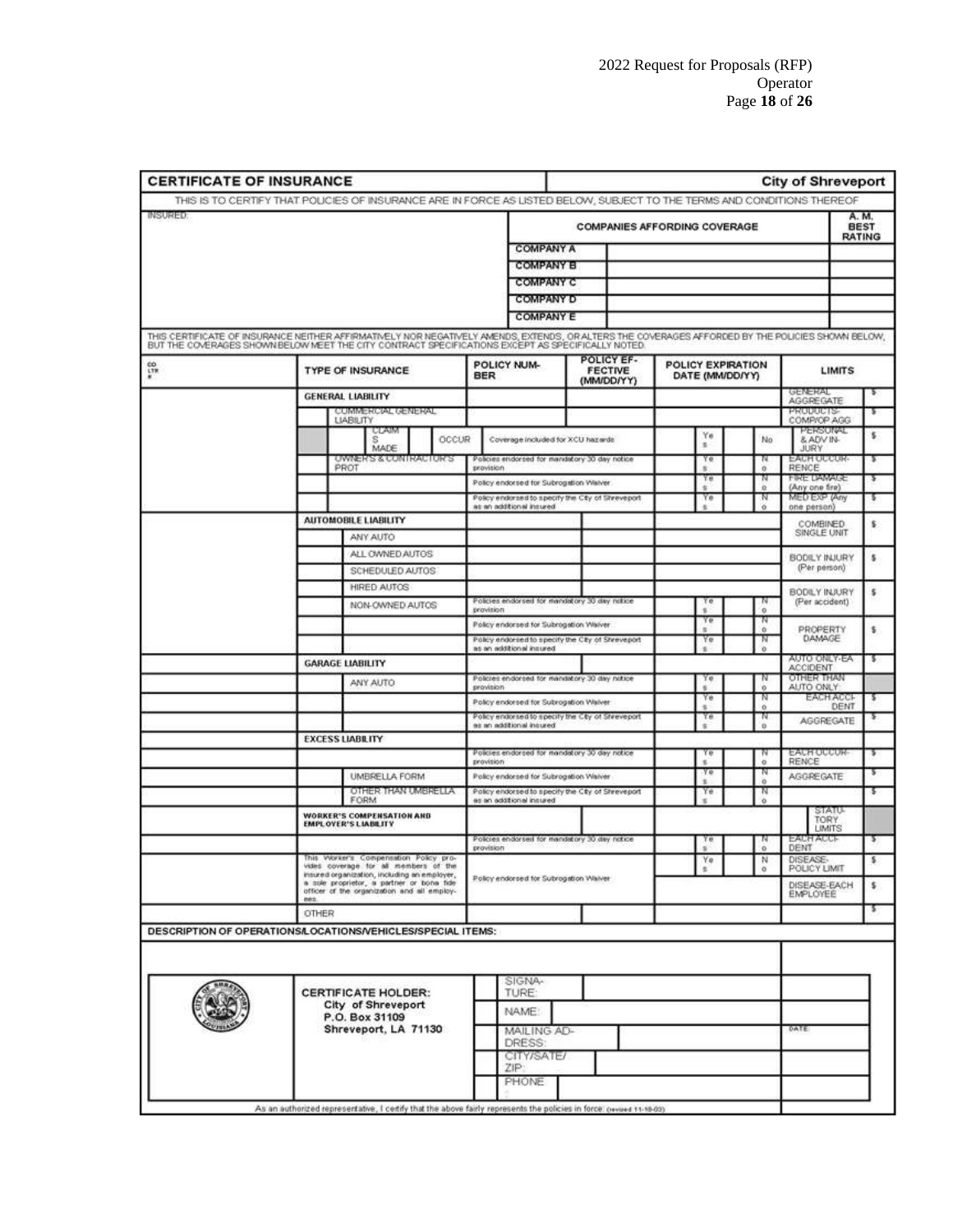# **City of Shreveport FELONY CONVICTION STATEMENT**

This document should be furnished with your proposal. Failure to submit at the specified time may result in the proposal being declared as non-responsive.

Bid Number: \_\_\_\_\_\_\_\_\_\_

### **By signing this document in accordance with La. R.S. 38:2227, the appearer, as a proposer on the above project, does hereby attest that:**

- 1.0 No sole proprietor or individual partner, incorporator, director, manager, officer, organizer, or member who has a minimum of a ten percent (10%) ownership in the bidding entity named below has been convicted of, or has entered a plea of guilty or nolo contendere to any of the following state crimes or equivalent federal crimes:
- 1.1 Public bribery (R.S. 14:118) 1.2 Extortion (R.S. 14:66)
- 1.3 Corrupt influencing (R.S. 14:120) 1.4 Money laundering (R.S. 14:23)
- 2.0 Within the past five years from the project proposal date, no sole proprietor or individual partner, incorporator, director, manager, officer, organizer, or member who has a minimum of a ten percent (10%) ownership in the proposing entity named below has been convicted of, or has entered a plea of guilty or nolo contendere to any of the following state crimes or equivalent federal crimes, during the solicitation or execution of a contract or proposal awarded pursuant to the provisions of Chapter 10 of Title 38 of the Louisiana Revised Statutes:

| 2.1 | Theft (R.S. 14:67)                        | 2.2 | Identity Theft $(R.S. 14:67.16)$              |
|-----|-------------------------------------------|-----|-----------------------------------------------|
| 2.3 | Theft of a business record (R.S.14:67.20) | 2.4 | False accounting (R.S. 14:70)                 |
| 2.5 | Issuing worthless checks (R.S. 14:71)     | 2.6 | Bank fraud (R.S. 14:71.1)                     |
| 2.7 | Forgery (R.S. 14:72)                      | 2.8 | Contractors; misapplication of payments (R.S. |
| 2.9 | Malfeasance in office (R.S. 14:134)       |     | 14:202)                                       |

If evidence is submitted substantiating that a false attestation has been made and the project must be readvertised or the contract cancelled, the awarded entity making the false attestation shall be responsible to the public entity for the cost of rebidding, additional costs due to increased cost of proposal and any and all delay costs due to the readvertisement or cancellation of the contract.

#### **And, executes this document as:**

| Company Name:                                                                                                                     |                     |              |
|-----------------------------------------------------------------------------------------------------------------------------------|---------------------|--------------|
| Address:<br><u> 1980 - Andrea Andrew Maria (h. 1980).</u>                                                                         |                     |              |
|                                                                                                                                   |                     |              |
| By:                                                                                                                               |                     |              |
| Signature of Authorized Owner or Representative                                                                                   | Title               | Date         |
| Print Name:<br><u> 1980 - Jan Stein Harry Harry Harry Harry Harry Harry Harry Harry Harry Harry Harry Harry Harry Harry Harry</u> | Email Address:      |              |
| Fax to: 318-673-5408                                                                                                              | <b>OR</b> Email to: | $(12-05-17)$ |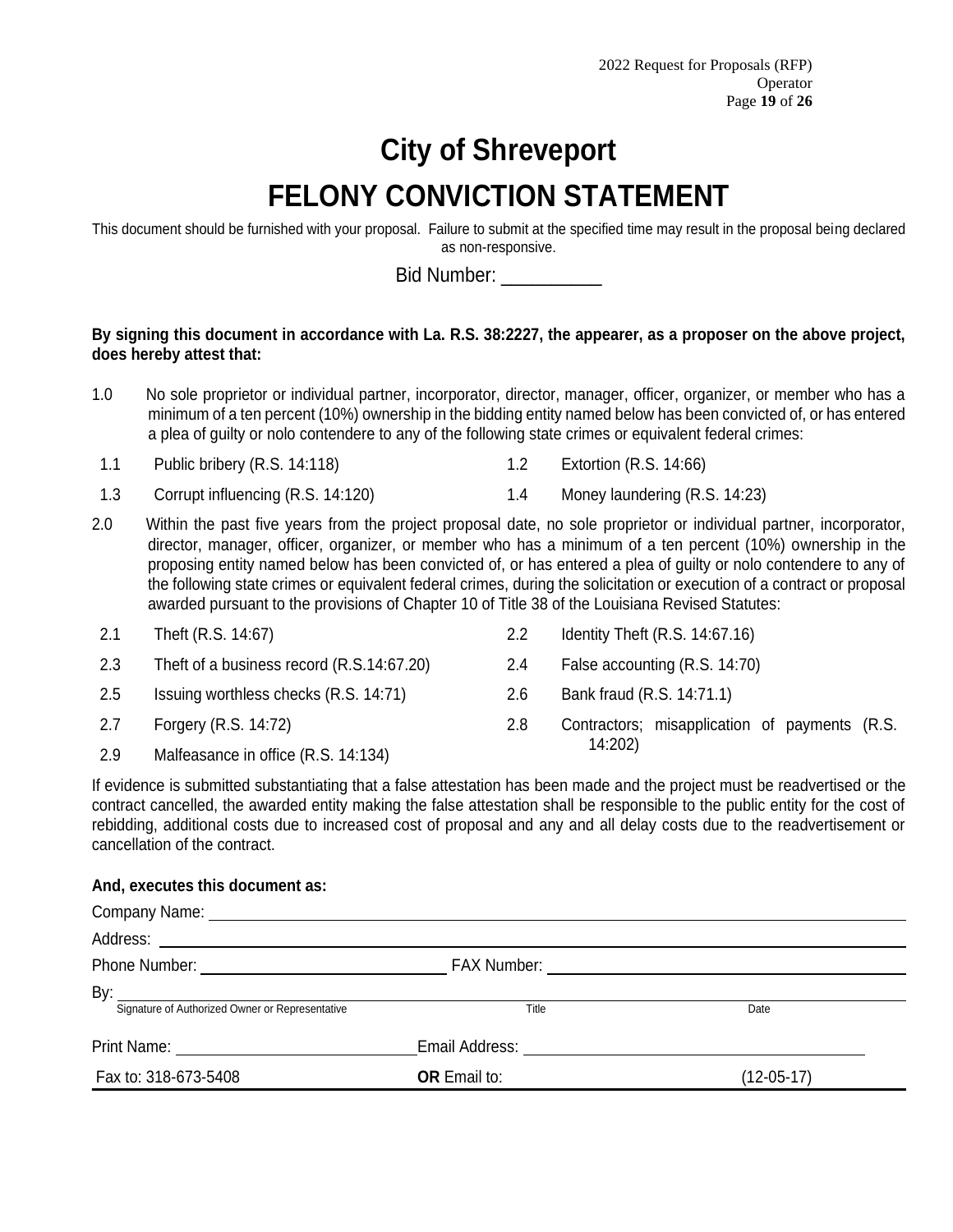#### **CITY OF SHREVEPORT**

#### **Section 40**-**Fair Share Requirements (Revised 11-10-2020)**

Applies to IFB, RFP, RFS, and RFQ Documents except when a Commodity Purchase or if for the Airport.

- 1.0 **DEFINITIONS**
- 1.1 **Bid**-shall mean bid for IFBs, proposal for RFPs, and quote for RFQs.
- 1.2 **Contractor**-shall mean prime contractor for IFBs, RFPs, and RFQs. For RFSs, **Contractor** shall mean Prime Consultant.
- 1.3 **Offeror**-shall mean a person who submits an RFP.
- 1.4 **Subcontractor**-shall mean subcontractor for IFBs, and RFQs. For RFSs, Subcontractor shall mean Sub consultant.
- 1.5 **FSC**-is Fair Share Certified (specific to City-Funded Projects and included in the Fair Share computation). **Fair Share Certification applications may be obtained as follows:**
- 1.6 Contact Jeanetta Scott... 318-673-5060
- 1.6.1 Fair Share Office
- 1.6.2 505 Travis Street, Suite 260
- 1.6.3 Shreveport, LA 71101
- 1.6.4 FSC Application Affidavits maybe downloaded at::

http://www.shreveportla.gov/fair\_share/pdf/Fairshare\_download.pdf

- 1.7 **DBE-is** Disadvantaged Business Enterprise (specific to Federally-funded Projects generally FAA, DOTD or FTA projects).
- 1.8 **S/DBE**-is Small Disadvantaged Business Enterprise (again, specific to Federally-Funded Projects a group that is defined by the Government as "presumptively disadvantaged" by provisions of CFR 49).DBE **applications may be obtained as follows:** http://www8.dotd.louisiana.gov/UCP/UCPdownloads.aspx
- 1.9 MBE-is Minority Business Enterprise. The designation of MBE is obtained through the submission of a Vendor's Application that can be obtained through the Purchasing Office. Vendor Applications may be downloaded at: http://www.shreveportla.gov/bid/section800.htm
- 2.0 PURPOSE OF THE PROGRAM
- 2.1 The City of Shreveport has implemented this program to ensure that their construction and service contracts provide employment and growth opportunities for small disadvantaged businesses.
- 2.2 Therefore, when the goal has not been met, prime contractors are required to submit proof showing that good faith efforts have been made to contract with FSC, S/DBE or DBE subcontractors.
- 2.3 All efforts must be documented.
- 2.4 Direct commodity purchases made by the City are exempt from the program.
- 3.0 FAIR SHARE CONTRACT CLAUSES
- 3.1 The following Fair Share Contract Clauses and Good Faith Effort Requirements are only a small part of the Fair Share Program.
- 3.1.1 The Fair Share Program full text and forms that will be needed are posted in the Purchasing Office, or available upon request, or available on our web site at www.shreveportla.gov, and are incorporated by reference in all solicitation documents with the same force and effect as if set forth in full text.
- 3.1.2 ANY DEVIATIONS FROM THE FAIR SHARE REQUIREMENTS LISTED HEREIN MUST BE CLEARLY IDENTIFIED WITH EACH SOLICITATION RESPONSE.
- 3.1.3 PLEASE CALL THE FAIR SHARE OFFICE AT (318) 673-5060 OR THE PURCHASING DIVISION AT (318) 673-5450 IF YOU HAVE ANY QUESTIONS.
- 3.2 Prompt Payment Clause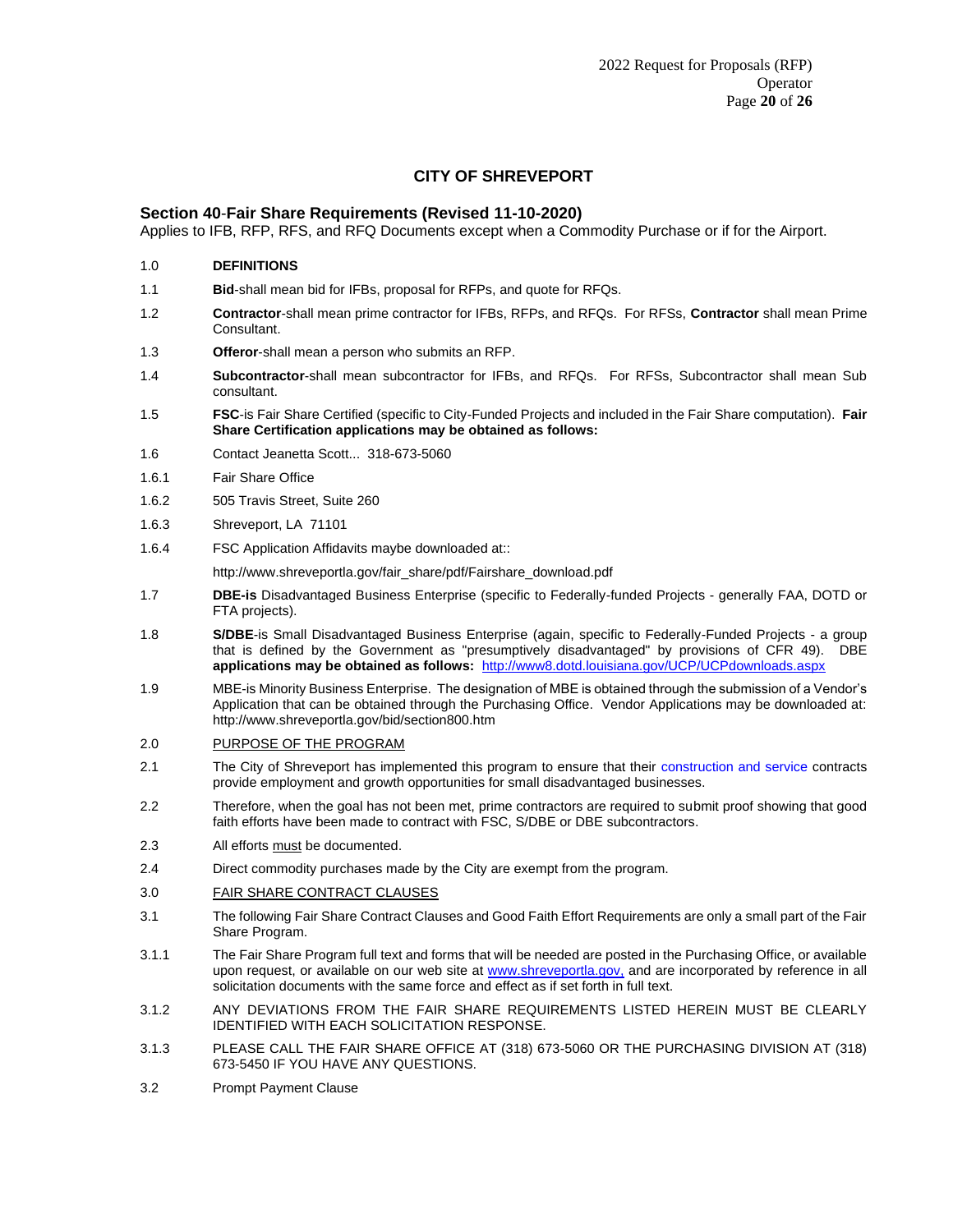- 1.1.1 The City of Shreveport will, after acceptance of goods or services and the receipt of a proper invoice from the contractor, process request for payment, said payment to be paid within thirty (30) days.
- 1.1.2 Prime contractors shall then be required to ensure payment is made to any designated small or disadvantaged business (subcontractors), within fifteen (15) business days of receipt of payment to the prime contractor from the City.
- 1.1.3 Upon satisfactory completion of a contract, the City and/or prime contractor will ensure that any retainage payments are returned within thirty (30) business days.
- 1.1.4 Failure to comply with the terms of this requirement may be grounds for termination of the contract by the City.

#### 1.2 Affirmative Action Clause

- 1.2.1 The contractor, sub recipient, or subcontractor shall not discriminate on the basis of race, color, national origin, or sex in the performance of this contract.
- 1.2.2 The contractor shall carry out applicable requirements of the appropriate funding guidelines for each contract. Failure by the contractor to carry out these requirements is a material breach of the contract which may result in the termination of this contract or such other remedy as the City deems appropriate.

#### 1.3 **Participation of Small Disadvantaged Business Concerns**

- 1.3.1 It is the policy of the City of Shreveport that all prime contractors and service providers utilize qualifying small disadvantaged business concerns.
- 1.3.2 The City has set a goal of 25% for participation of these said business concerns in all City-let contracts and/or purchases.
- 1.3.3 Specific goals are set on federally funded contracts as determined by the regulating federal agency and language to that effect shall be included in those contracts.
- 1.3.4 Failure by a contractor or service provider to include these designated businesses could constitute breach of contract and result in remedial action.
- 1.3.4.1 Assurance of utilization of FSC, S/DBE, and DBE subcontractors is given through FSC FORM 4, Letter of Intent.

#### 1.4 **Subcontractor Payment Certification**

- 1.4.1 Every contract by the City for the performance of work will contain a provision requiring the prime contractor to certify in writing that all subcontractors and suppliers have been paid for work and materials from previous progress payments received (less any retainage) by the prime contractor prior to receipt of any further progress payments.
- 1.4.2 In the event a contractor is unable to pay subcontractors or suppliers until it has received a progress payment from the City, the prime contractor shall pay all subcontractors or suppliers funds due, from said progress payments within forty-eight hours of receipt of payment from the City.
- 1.4.3 During the contract and upon completion of the contract, the City may request documentation to certify payments to subcontractors or suppliers. This provision in no way creates any contractual relationship between any subcontractor and the City or any liability on the City for the contractor=s failure to make timely payment to the subcontractor.
- 1.5 Fair Share Certified (FSC), S/DBE or DBE PARTICIPATION-GOOD FAITH EFFORT REQUIREMENTS
- 1.6 PRE-BID EFFORTS REQUIRED REGARDING S/DBEs or DBEs
- 1.7 Bidders are **required** to contact, and make good faith efforts to contract with City and Louisiana Unified Certification Program (LAUCP) Certified FSC, S/DBE or DBE firms for each division of work identified in these documents which will be performed by a subcontractor.
- 1.8 A list of FSC, S/DBE or DBE contractors specializing in the divisions of work identified for subcontracting on this project can be found at the following Web Sites…City Projects: http://www.shreveportla.gov/Forms/Fairshare/index.asp Federal Projects: http://www8.dotd.louisiana.gov/ucp/
- 1.9 These requirements are contractual obligations and are included in all contracts.
- 1.10 Failure to comply may result in a finding of breach of the contract, disqualification of the bidder to bid on future contracts, or a claim for damages.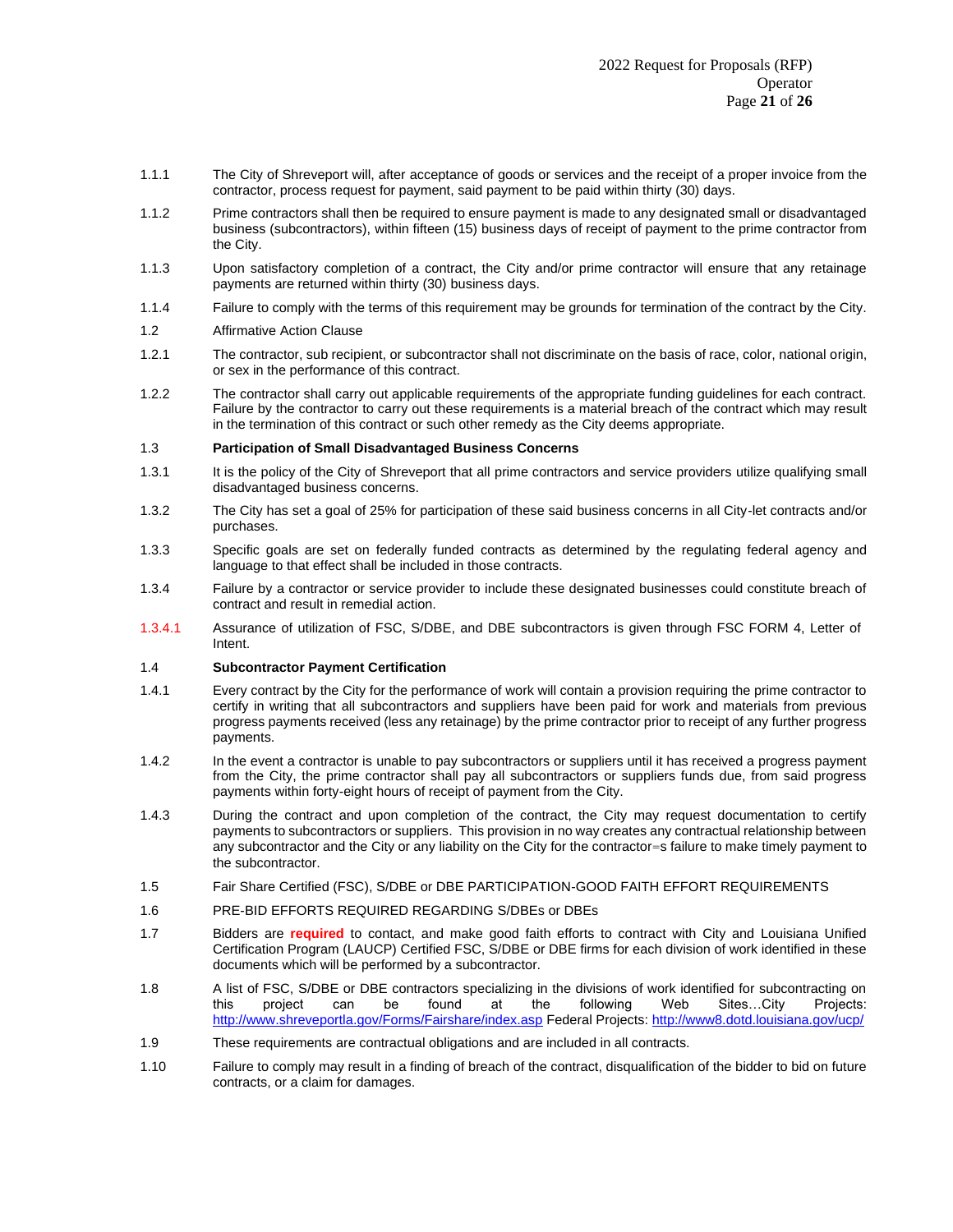#### 1.1 Who to contact

- 1.1.1 For each division of work identified in these documents that will be performed by a subcontractor, Bidders must contact:
- 1.1.2 Every FSC, S/DBE or DBE firm that attended the pre-bid meeting (if one was held) which specializes in a division of work that will be subcontracted, and
- 1.1.3 In addition to the above, a minimum of five (5) other FSC, S/DBE or DBE firms.
- 1.1.4 If there are less than 5 firms listed for a particular division of work, all of the subcontractors in that division must be contacted.

#### 1.2 When to contact

- 1.2.1 All Bidders must provide project information to FSC, S/DBE, or DBE firms in sufficient time to permit the firm to have an equal opportunity to compete for work that the successful bidder will subcontract together with the date and time that subcontractor's bids are due.
- 1.2.2 The first documented contact with each FSC, S/DBE, or DBE firm must be at least seven (7) working days before bid opening.

#### 1.3 How to contact

- 1.3.1 First contact: Bidders shall contact FSC, S/DBE or DBE subcontractors by letter or fax to advise them of potential subcontracting opportunities.
- 1.3.2 Follow-up: Bidders shall follow up with telephone calls to each FSC, S/DBE, or DBE firm contacted to determine if a bid will be submitted or if further information is required.
- 1.3.3 A firm need not be contacted if that firm responds to the first contact with a statement that the firm will not bid on this project.
- 1.4 What information must be provided
- 1.4.1 **The apparent lowest construction/service provider bidder shall be required to complete/submit Fair Share Forms 1 through 4 within 72 hours after notification. If additional information is needed, it must be turned in within 24 hours or the bid will be declared as non-responsive when additional time is not approved by the Fair Share office.**

#### 2.0 **ADDITION/REPLACEMENT OF SUBCONTRACTORS AFTER SUBMISSION**

- 2.1.1 The successful bidder will not be permitted to add or replace a subcontractor without the consent of the DBE Compliance Manager and/or the Fair Share Office and the Originating Department.
- 2.1.2 If any subcontractor is added or replaced after the contract award, the contractor shall make good faith efforts to contract with another FSC, S/DBE, or DBE for the work to be performed by that subcontractor.
- 2.1.3 Documentation of these efforts is required, and must be submitted to the Purchasing Agent and the Fair Share Office **on FSC FORM 2.**

#### 3.0 **DOCUMENTATION OF GOOD FAITH EFFORTS**

- 3.1 **FAIR SHARE DOCUMENTS TO BE SUBMITTED BY THE APPARENT LOWEST CONSTRUCTION/SERVICE PROVIDER BIDDER.**
- 3.1.1 **COMPLIANCE AGREEMENT-FSC FORM 1. S**ubmit completed **FSC FORM 1.**
- 3.1.2 **UTILIZATION/CONTRACT TRACKING-FSC FORM 2. S**ubmit **FSC FORM 2** showing all subcontractors/all sub-subcontractors to be used on this contract and use for any changes also. **Note:** Construction Bidders, including 100% Fair Share/DBE, must turn in this form showing all subcontractors to be used on this contract.
- 3.1.3 **PROJECT CONTACT SHEET-FSC FORM 3. S**ubmit **FSC FORM 3** showing a completed log of contacts with FSC, S/DBE, or DBE firms.
- 3.1.4 **LETTER OF INTENT-FSC FORM 4. S**ubmit a signed **FSC FORM 4**, Letter of Intent indicating FSC, S/DBE and DBE Subcontractors and Sub-Subcontractors along with the scope of work to be performed and price/cost of goods or services to be performed by the Subcontractor. There must be a separate Letter of Intent for each FSC, S/DBE or DBE Subcontractor or Sub-subcontractor. This **letter of Intent** must be submitted within 72 hours of the bidder being designated as "the apparent lowest construction/service provider bidder", or his/her bid **will** be declared non-responsive.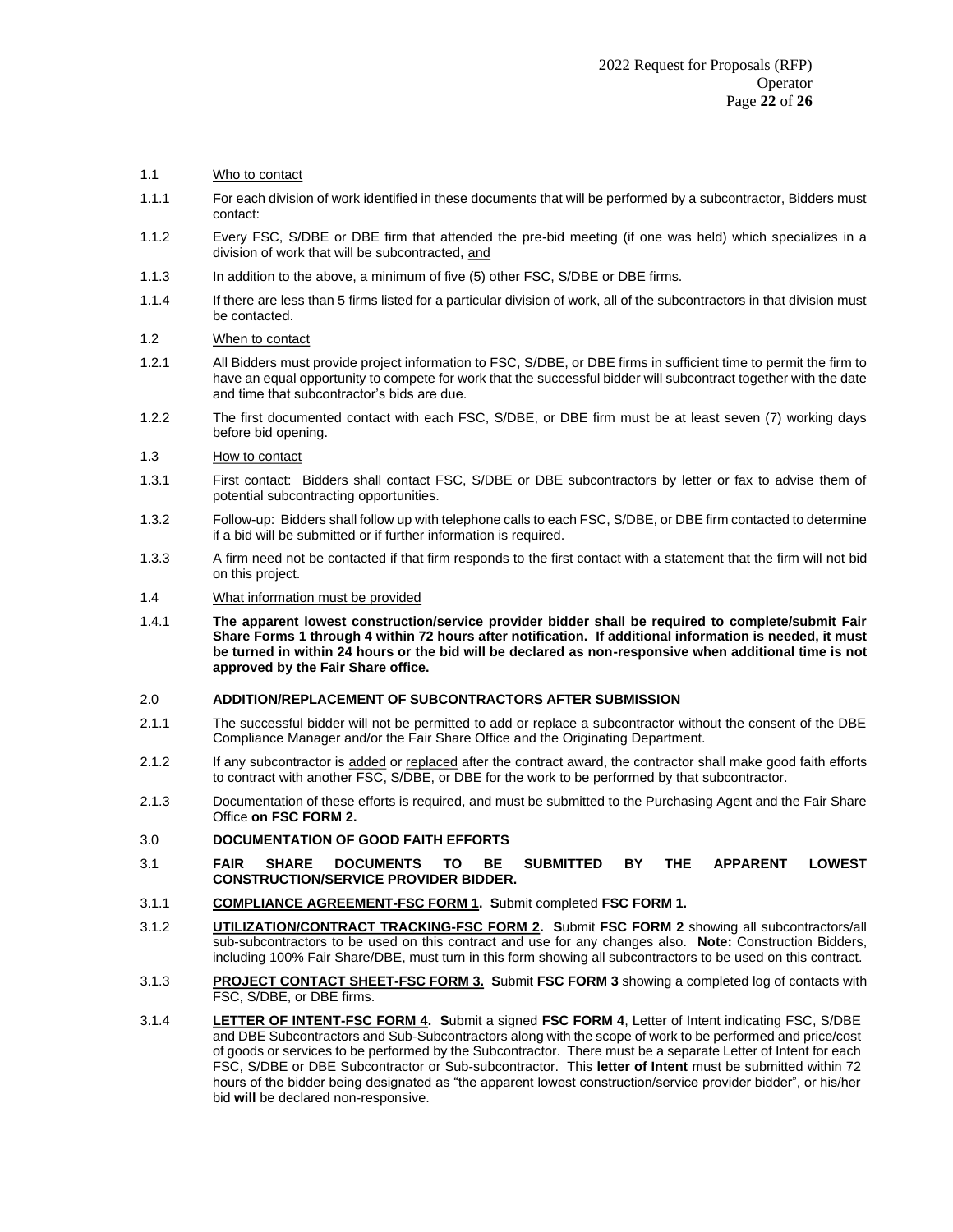- 1.1.1 Failure to submit these documents shall make a bid non-responsive and the apparent lowest bidder ineligible to receive an award of the contract.
- 1.1.2 The Purchasing Agent and/or the DBE Compliance Manager and/or the Fair Share Office shall have the right to seek clarification to assure good faith effort compliance.

#### 2.0 **DOCUMENTS TO BE SUBMITTED AFTER CONTRACT AWARD.**

- 2.1.1 **MONTHLY SUBCONTRACTOR PAYMENT UTILIZATION REPORT-FSC FORM 5:** All subcontractors (including FSC, S/DBE, or DBE firms) and second tier subcontractors shall be reported on the FSC **FORM 5**as well as contract amounts and payments.
- 2.1.2 *Copy of letter or fax sent to FSC, S/DBE, or DBE firms: When requested, provide one copy of the letter or fax sent to FSC, S/DBE or DBE firms to solicit bids for this project. If more than one form of letter or fax was sent, submit a copy of each form sent.*
- 2.2 Optional Good Faith Efforts
- 2.2.1 Contractors should consider efforts such as:
- 2.2.2 Did the contractor advertise in general circulation, trade association, and small disadvantaged-focus media concerning subcontracting opportunities?
- 2.2.3 Did the contractor provide written notice to a reasonable number of specific FSC, S/DBEs, or DBEs that interest in the contract was being solicited, in sufficient time to allow the FSCs, S/DBEs, or DBEs to participate effectively? (NOTE: It is recommended that certified mail be used to provide documentation).
- 2.2.4 Did the contractor follow up initial solicitations of interest by contacting FSC, S/DBEs or DBEs to determine certainty whether the FSCs, S/DBEs or DBEs were interested?
- 2.2.5 Did the contractor select portions of the work to be performed by FSCs, S/DBEs, or DBEs, including, where appropriate, breaking down contracts into economically feasible units to facilitate participation?
- 2.2.6 Did the contractor provide interested FSCs, S/DBEs, or DBEs with adequate information about the plans, specifications, and requirements of the contract?
- 2.2.7 Did the contractor negotiate in good faith with interested FSCs, S/DBEs, or DBEs, not rejecting them as unqualified without sound reasons based on a thorough investigation of their capabilities?
- 2.2.8 Did the contractor make efforts to assist interested FSCs, S/DBEs, or DBEs in obtaining bonding, lines of credit, or insurance required by the recipient or contractor?
- 2.2.9 Did the contractor effectively utilize the services of available community organizations; contractors' groups; local, state, and federal business assistance offices; and other organizations that provide assistance in the recruitment and placement of FSCs, S/DBEs, or DBEs?

END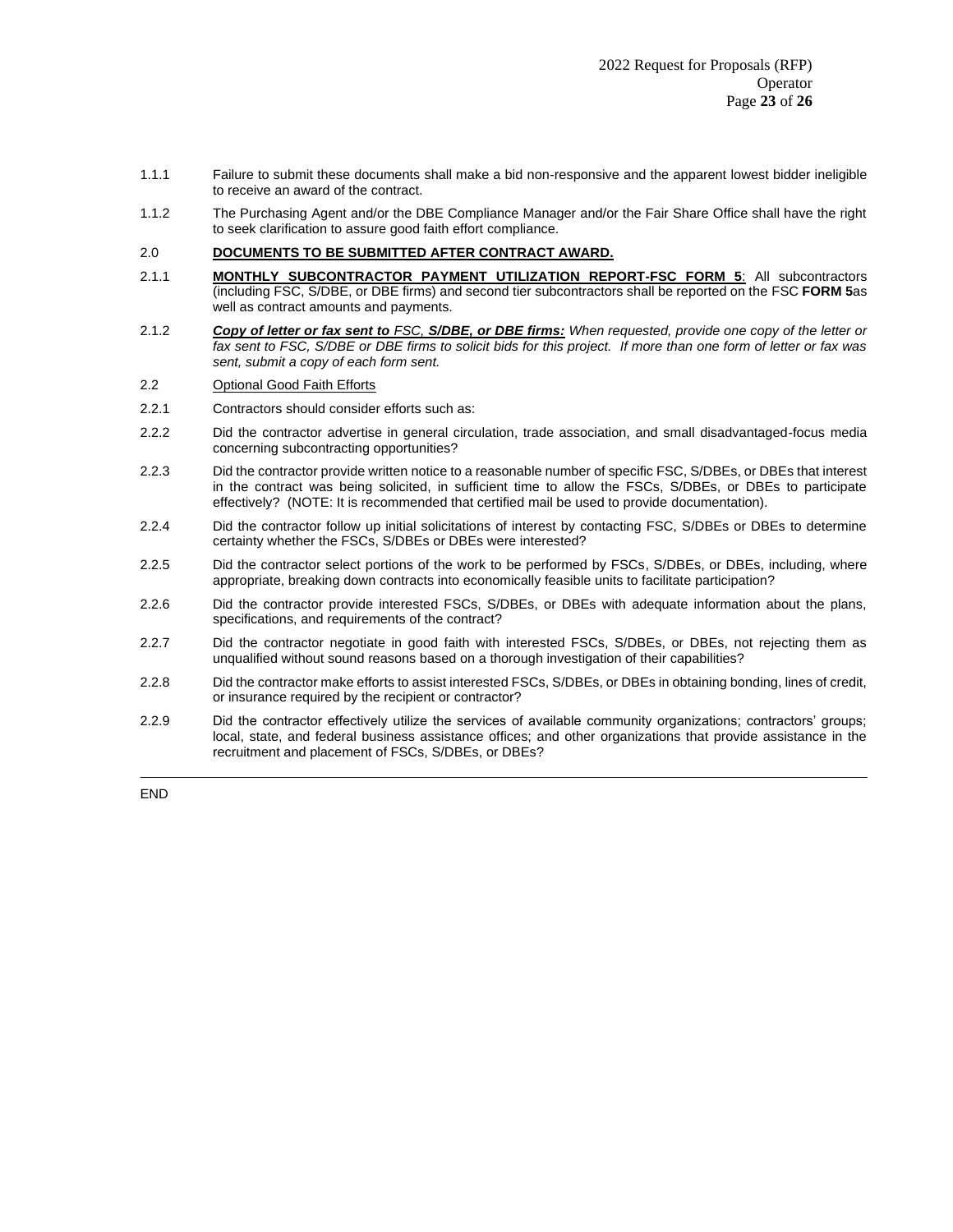## **City of Shreveport**

## **COMPLIANCE AGREEMENT**-**FSC FORM 1**

Bid Number: (Revised 9-10-07)

**By signing this document, the bidder hereby certifies, understands, and affirms that:**

- 1.0 It has not discriminated against any FSC, S/DBE, or DBE firms in awarding subcontracts for this project.
- 2.0 The good faith efforts requirements are contractual obligations that must be fulfilled whether or not listed on these forms.
- 3.0 **The apparent lowest construction/service provider bidder shall be required to complete/submit Fair Share Forms 1 through 4 within 72 hours after notification. If additional information is needed, it must be turned in within 24 hours or the bid will be declared as nonresponsive when additional time is not approved by the Fair Share office.**
- 4.0 Failure to provide information may result in a loss of the bidder's bid bond.
- 5.0 Replacement of a subcontractor during contract performance without: a) obtaining the prior written consent of the DBE Compliance Manager and/or the Fair Share Office and the originating department; and b) subsequent good faith efforts in selection of a replacement; is prohibited and a breach of contract. **See UTILIZATION/CONTRACT TRACKING-FSC FORM 2 AS REQUIRED FOR ALL SUBS/SUB of SUBS.**
- 6.0 Consideration was given to waiving bonding requirements for FSC, S/DBE, or DBE subcontractors.

#### **And, Executes this Compliance Agreement as:**

| Phone Number:<br><u> 1989 - Johann Barbara, martin a</u> |       |      |
|----------------------------------------------------------|-------|------|
| By:<br>Signature of Authorized Owner or Representative   | Title | Date |
| Print Name:                                              |       |      |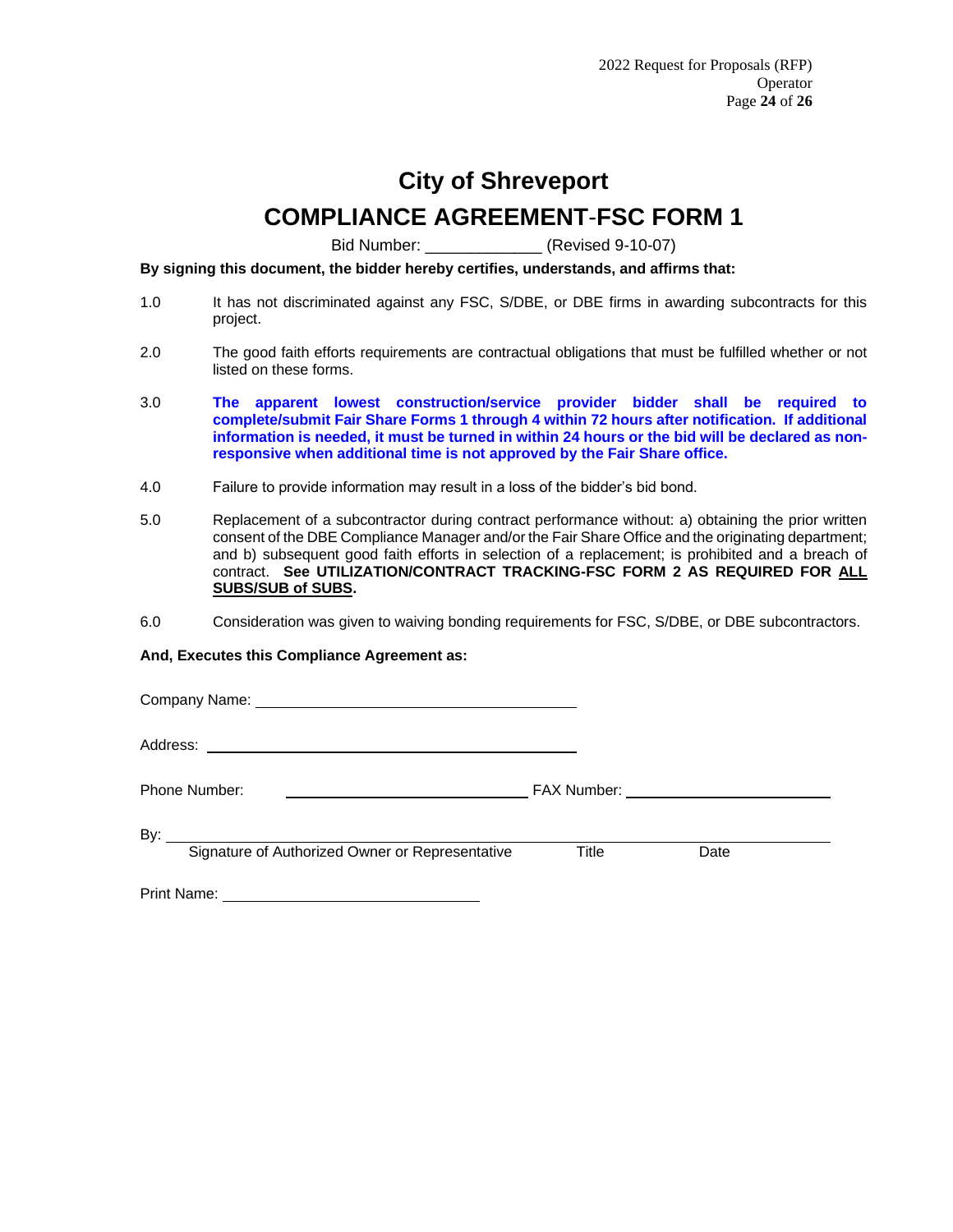## **City of Shreveport PROJECT CONTACT SHEET-FSC FORM 3**

(Revised 8-30-07)

Name of Project: \_\_\_\_\_\_\_\_\_\_\_\_\_\_\_\_\_\_\_\_\_\_\_\_\_\_\_\_\_\_\_\_\_\_\_\_\_ Bid Number:

\_\_\_\_\_\_\_\_\_\_\_\_\_\_\_\_\_\_\_

Bidder's Name:

 $\overline{\phantom{a}}$ 

Bidders should record their contacts with potential FSC or DBE subcontractors through use of this log. Additional forms may be copied if needed.

\_\_\_\_\_\_\_\_\_\_\_\_\_\_\_\_\_\_\_\_\_\_\_\_\_\_\_\_\_\_\_\_\_\_\_\_\_\_\_\_\_\_\_\_\_\_\_\_\_\_\_\_\_\_\_\_\_\_\_\_\_\_\_\_

| Name of<br>Subcontractor | Type of<br>Contact(s) | Date &<br>Time of<br>Contact | Person<br>making/receiving<br>call or other | Contact<br>made? | Quote<br>received<br>Amount | Quote<br>accepted<br>Or | Comments |
|--------------------------|-----------------------|------------------------------|---------------------------------------------|------------------|-----------------------------|-------------------------|----------|
|                          |                       |                              | communications                              | Yes/No           | $(\$)$                      | rejected?               |          |
|                          |                       |                              |                                             |                  |                             |                         |          |
|                          |                       |                              |                                             |                  |                             |                         |          |
|                          |                       |                              |                                             |                  |                             |                         |          |
|                          |                       |                              |                                             |                  |                             |                         |          |
|                          |                       |                              |                                             |                  |                             |                         |          |
|                          |                       |                              |                                             |                  |                             |                         |          |
|                          |                       |                              |                                             |                  |                             |                         |          |
|                          |                       |                              |                                             |                  |                             |                         |          |
|                          |                       |                              |                                             |                  |                             |                         |          |
|                          |                       |                              |                                             |                  |                             |                         |          |
|                          |                       |                              |                                             |                  |                             |                         |          |
|                          |                       |                              |                                             |                  |                             |                         |          |
|                          |                       |                              |                                             |                  |                             |                         |          |